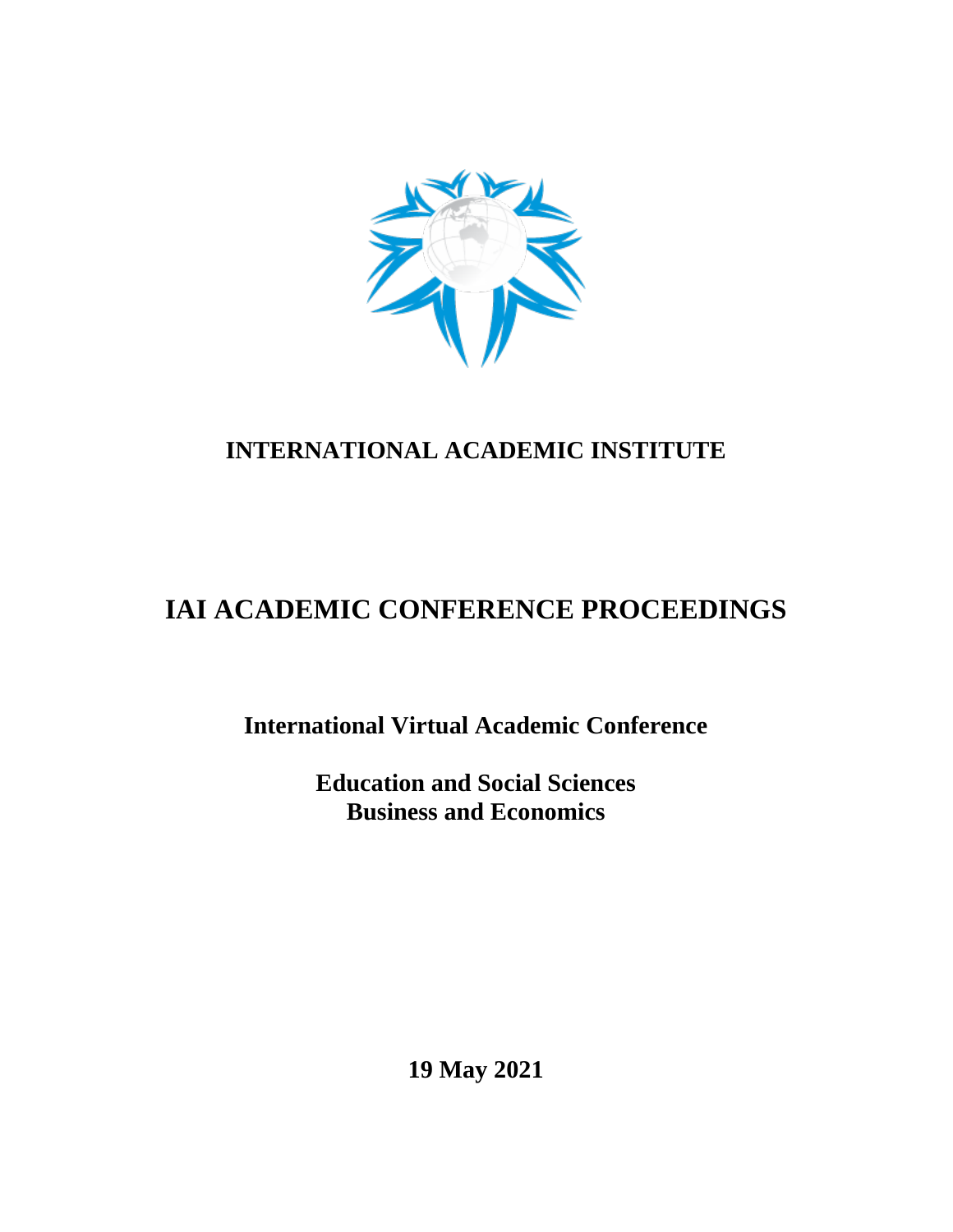## **IAI Academic Conference Proceedings**

 $\_$  , and the set of the set of the set of the set of the set of the set of the set of the set of the set of the set of the set of the set of the set of the set of the set of the set of the set of the set of the set of th

## **Editor:**

Hristina Rucheva Tasev, Dr. Sci, Ss. Cyril and Methodius University, Skopje, Republic of N. Macedonia

## **Editorial Board:**

Milena Apostolovska-Stepanoska, Dr. Sci, Ss. Cyril and Methodius University, Skopje, Republic of N. Macedonia Vasko Naumovski, Dr. Sci, Ss. Cyril and Methodius University, Skopje, Republic of N. Macedonia Meic Pearse, Dr. Sci, Houghton College NY, USA Elif Uckan Dagdemir, Dr. Sci, Anadoly University, Turkey Mary Mares-Awe, MA, Fulbright Association, Chicago, USA Prof. Massimo Introzzi, Bococca University – Milan, Italy Dr. Zahida Chebchoub, UAE University, Al-Ain Dr. Benal Dikmen, Associate Professor, T.C. İstanbul Yeni Yüz Yıl University Ass. Prof. Arthur Pantelides, American University, Bulgaria Marija Boban, Dr. Sci, Faculty of Law, University of Split, Croatia Gergana Radoykova, Dr. Sci Sofia University St. Kliment Ohridski, Bulgaria Anthon Mark Jay Alguno Rivas, MA, Taguig City University, Philippines Snezana Knezevic, Dr. Sci Faculty of Organizational Sciences, Belgrade,Serbia Eva Pocher, Ph.D., University of Glasgow Ass. Prof. Mariam A. Abu Alim, Yarmouk University, Jordan Ass. Prof Aleksandra Mitrović, University in Kragujevac, Serbia Dr. Dorjana Klosi, University of "Ismail Qemali", Vlore, Albania

## **Secretary and editing:**

Filip Stojkovski International Academic Institute Ul. Todor Aleksandrov br.85-4 Skopje, Republic of N. Macedonia

**ISSN 2671-3179**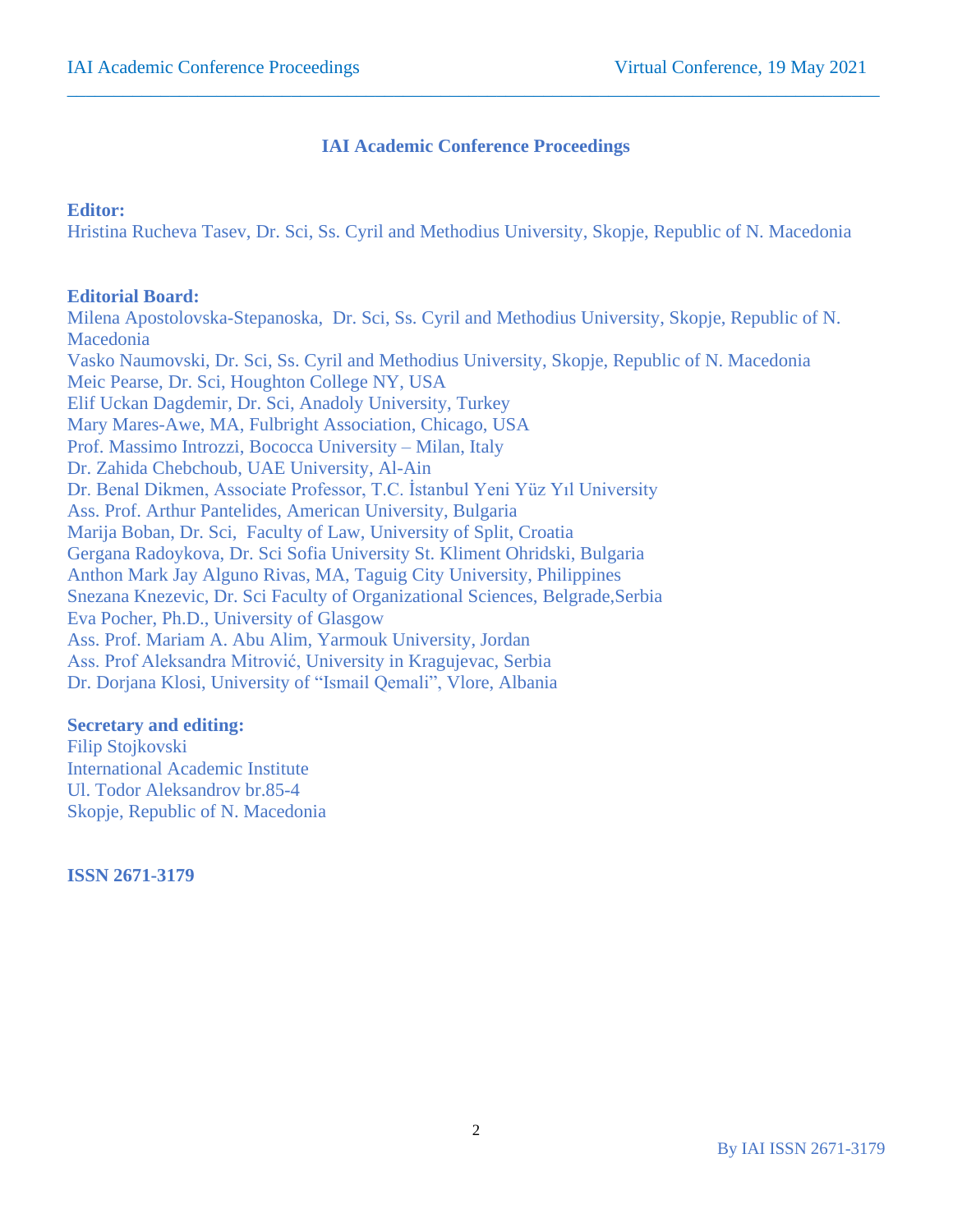### **TABLE OF CONTENTS:**

 $\_$  , and the set of the set of the set of the set of the set of the set of the set of the set of the set of the set of the set of the set of the set of the set of the set of the set of the set of the set of the set of th

| NUTRITIONAL BUSINESS MODEL OF CONSUMER BEHAVIOR WITH SPECIAL           |  |
|------------------------------------------------------------------------|--|
| <b>REFERENCE TO HONEY</b>                                              |  |
|                                                                        |  |
| THE POLITICAL PLATFORM OF LEF NOSI ABOUT THE GOVERNANCE OF ALBANIAN    |  |
| <b>STATE "THE NATIONAL SIDE OF ALBANIA"</b>                            |  |
|                                                                        |  |
| EUROPEAN DIPLOMACY AND THE ALBANIAN ISSUE AT THE CONGRESS OF BERLIN IN |  |
| <b>JUNE 1878</b>                                                       |  |
|                                                                        |  |
|                                                                        |  |
| THE TREND OF INVOLVEMENT IN PHYSICAL ACTIVITIES AND SPORTS AMONG       |  |

ENT IN PHYSICAL ACTIVITIES AND SPORTS AMONG **CHILDREN AGED 8-14 IN THE CITY OF TIRANA**

**Enkeleda Muka……………………………………………………………………….…22**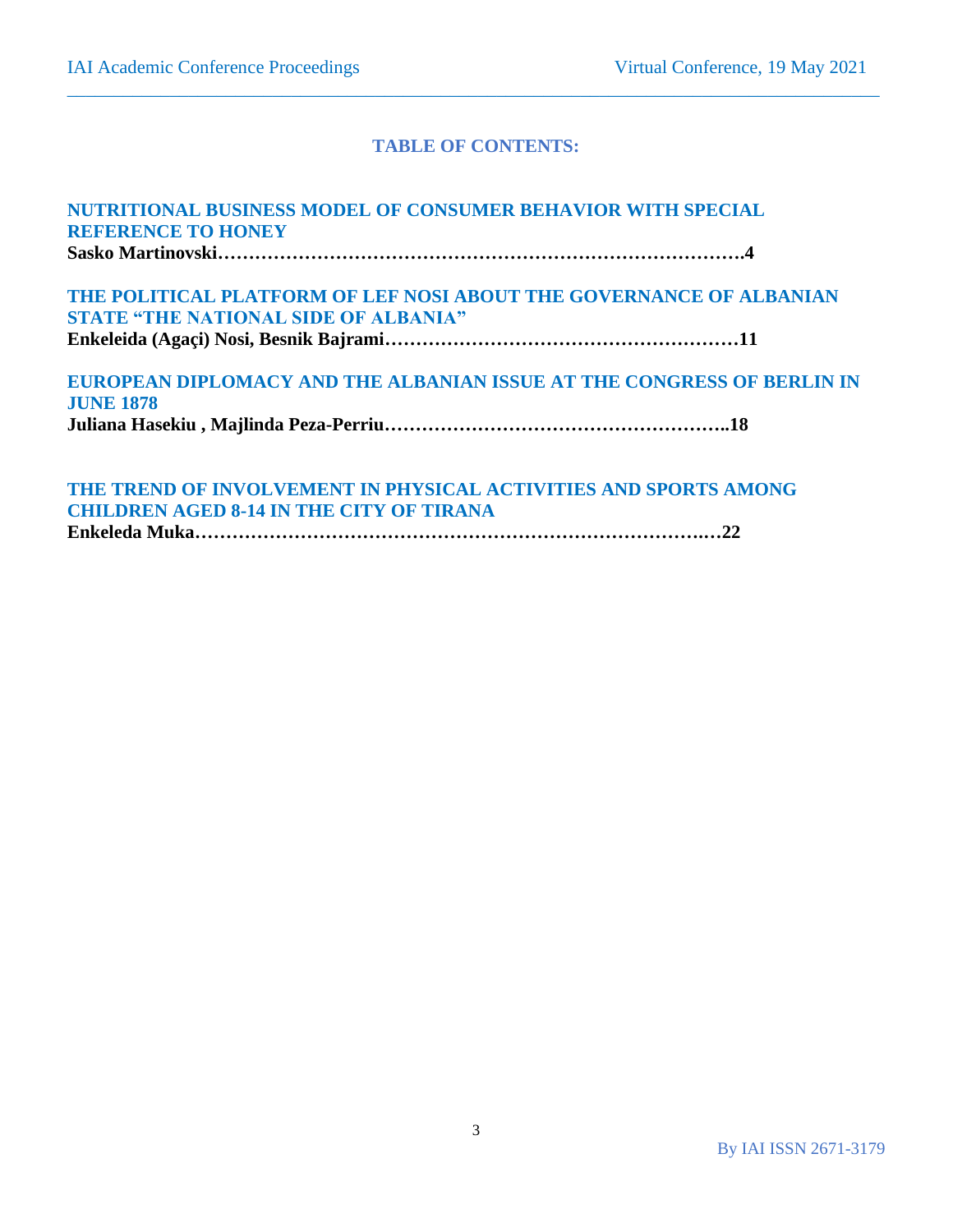## **Nutritional business model of consumer behavior with special reference to honey**

 $\_$  , and the set of the set of the set of the set of the set of the set of the set of the set of the set of the set of the set of the set of the set of the set of the set of the set of the set of the set of the set of th

### **Associate prof. d-r Sasko Martinovski<sup>1</sup>**

*<sup>1</sup>University of Bitola "St. Kliment Ohridski", Faculty of Technological and Technical Sciences–Veles, R. N. Macedonia \*Corresponding Author: sasko.martinovski@uklo.edu.mk*

#### **Abstract**

The effects of globalization on industry in terms of economy and marketing, leads to the emergence of new types of consumers and changes in their purchasing behavior. The success of companies' operations depends on having information about consumer purchasing decisions by discovering the buying patterns of the best customers and predicting their buying behavior. Although consumer behavior is complex and diverse, it has structural and functional features that can be effectively simulated by modelling and later, based on the model created, to create software that is powerful and easy to use. The subject of this paper is modelling to create a nutritional business model of consumer behavior when buying food, with the inclusion of a special determinant that will include nutritional properties and the inclusion of self-explanatory component of the model. One of the concepts of modelling is to include modern and advanced information technologies such as GIS and data mining. The partial implementation of the model for honey as a food product that has high nutritional quality is shown, and for that purpose a previously conducted survey of honey consumers in R. N. Macedonia was used. From the analysis of the nutritional quality of honey and the analysis of the database obtained from the survey, several outputs of the model were obtained as useful information or knowledge, such as: the level of education of consumers about the nutritional properties of honey, the degree of influence of the nutritional properties of honey on purchasing decisions, etc. The conducted research presented in this paper will be valuable for: big and small enterprises, different species of associations (for honey or consumer) and Veterinary and Food Agencies.

*Keywords: nutritional business model, nutrition, nutritional properties, consumer behavior, honey, self-explanatory*

#### **1.Introduction**

Today, globalization is empowering industry around the world, especially in the development of new technologies and strategies. For a successful marketing strategy, one of the key elements is the detection of consumer behavior, and it is a complex study of all the processes that occur in the selection and use (consumption) of products and services, including the emotional, mental and behavioral characteristics of consumers. Decoding these processes is a complex task because there is no ready-made formula for human behavior when buying, and often the buyers themselves do not know what affects their purchase. However, human behavior while purchasing, despite its diversity, can be presented as a model, created with the help of dynamic modeling. As a result, the nature of the complexity of consumer behavior can be explored by analyzing all dynamic behaviors in a series of assumptions and conditions.

When studying consumer behavior it is necessary to include scientific methods and concepts using modern information technology such as: a database management system (DBMS), for consumer database management with information obtained from various sources; a geographic information system (GIS), (Pick, 2005, Martinovski, 2017 a, Martinovski, 2013), which will create system models related to consumers and their spatial relationship, models that can describe the current situation and design future strategies; an advanced analysis of databases using data mining methods, especially Association Rules and the Apriori Algorithm, classification and cluster analysis, (Perner, 2006, Jannach et al, 2011, Han et al, 2012), methods that will enable obtaining a large amount of information and knowledge about purchasing rules and clustered customer profiles.

The pandemic and other factors in 2020 have changed the way consumers relate to food, changed the way they evaluate food choices and how they perceive food in general. Similarly, disease prevention is one of the important topics in medicine and nutrition, and consuming quality nutrition is an influential factor when buying food. My other research shows that there is a growing number of food consumers who pay attention to their diet and think about the nutritional quality of food products (Martinovski et al, 2017 b, Martinovski, 2016).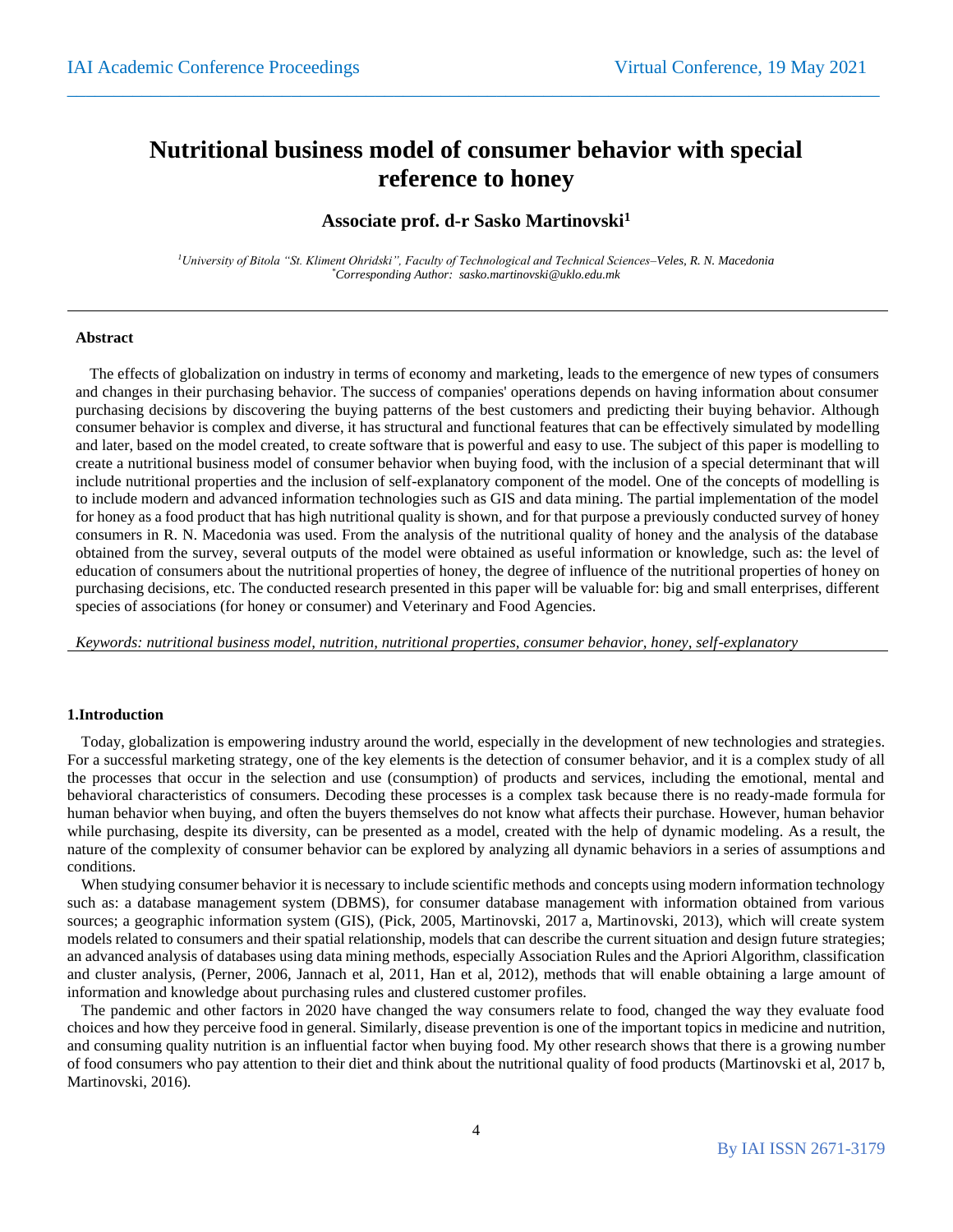The inclusion of the nutritional determinant in the models of consumer behavior when buying food products, the so-called Nutritional business models, is important and necessary. These models will provide answers (outputs) to a number of questions that are important for companies in the food industry, especially the degree of impact of the determinant - nutritional properties (vitamins, minerals and other elements important for the human body) and will allow the creation of successful marketing strategy by expanding the profile of their products, their improvement and development.

 $\_$  , and the set of the set of the set of the set of the set of the set of the set of the set of the set of the set of the set of the set of the set of the set of the set of the set of the set of the set of the set of th

#### **2. Nutritional Marketing**

Nutrition is a multidisciplinary, scientific and applied field based on food science and nutrition, and studies the composition of food, the nature of nutrients and their impact on the body (Smolin et al, 2007, Taylor, 2007). Promoting health through nutrition, people's nutritional needs and the way food can be used are increasingly present. Nutrition as a science is on the rise, and the socalled Nutritional marketing as a novelty in the field of marketing, is an innovation obtained based on my many years of research. This concept should be included in the planning process and marketing concepts, in order to achieve progress in the development of food products, greater consumer awareness by promoting healthy eating habits, as well as all the benefits gained from consuming quality and safe food products. Thus, nutrition marketing will increase consumer interest in certain foods.

For comparison, the modern marketing mix is based on several principles, for example the 4Ps principle (1.Product, 2.Place, 3.Price, 4.Promotion), (Kotler et al, 2008) and nutrition marketing is based on five principles or the so-called 5N:

*1N - Nutrition Related Consumer Behavior***.** Consumer behavior analysis using consumer databases and marketing research (survey research as one of the powerful marketing weapons). Using advanced information analysis. Advanced information technology and methods are included in the analysis, to obtain good information and knowledge on the factors that influence consumer behavior.

*2N - Nutritional Properties.* Defining the nutritional properties and their selection for the food product. The nutrition determinant is defined. Then, it is analyzed which of the nutritional properties of the nutritional determinant are important for food products, i.e. which nutritional properties make them stand out.

*3N - Nutritional Quality*. Defining nutritional quality of food products and emphasizing it. This principle is aimed at adding value to food products by increasing and maintaining quality by using creative and innovative solutions. The goal is to improve existing products or develop new ones, with added nutritional quality and to highlight and inform it.

*4N - Nutritional Benefits.* Informing, promoting healthy eating habits and their benefits. Informing the consumer of the nutritional benefits. This principle is aimed at informing consumers about: nutritional benefits; promoting health through diet; on human nutritional needs and the effects of food on health; and the way food can be used. Packaging is very important, but even more important is the declaration where the nutritional properties will be clearly set, which would influence consumers in buying the product.

*5N - Nutrition Awareness*. Creating nutritional awareness and attitudes. Marketing concepts should be applied here to develop awareness and create attitudes as much as the product can offer with a certain degree of impact. This principle should enable the action of consumer awareness, develop awareness in purchasing and create attitudes about products

#### **3. Nutrition determinant**

The principle 2N of nutrition marketing is defining the nutritional determinant. Consumers are increasingly sensitive to food declarations, especially declarations with labeled nutritional properties (Martinovski et al, 2015 a, Solomon, 2016). The elements of nutritional properties that are important for consumer behavior are shown in Table 1. This determinant is important in creating nutritional business models.

| Table 1. Nutrition determinant |                                                                                                 |  |  |  |  |  |
|--------------------------------|-------------------------------------------------------------------------------------------------|--|--|--|--|--|
| <b>Nutrition element</b>       | <b>Rationale</b>                                                                                |  |  |  |  |  |
| Carbohydrates and energy vaule | in the form of monosaccharides, disaccharides, oligosaccharides, etc.                           |  |  |  |  |  |
| Content of proteins            | from plant and animal origin                                                                    |  |  |  |  |  |
| Vitamins and minerals          |                                                                                                 |  |  |  |  |  |
| Organic acids                  | formic, oxalic, citric, tartaric, lactic, malic, pyroglutamic, glucuronic, valerenic, benzoic   |  |  |  |  |  |
|                                | and other higher fatty acids                                                                    |  |  |  |  |  |
| <b>Salts</b>                   | phosphates, chlorides, sulfates, etc.                                                           |  |  |  |  |  |
| Micro and macro elements       | tin, sodium, calcium, phosphorus, sulphur, chlorine, magnesium, iron, aluminum, mercury,        |  |  |  |  |  |
|                                | manganese, chromium, zinc, lead, arsenic, cadmium, titanium, etc.                               |  |  |  |  |  |
| Amino acids                    | lysine, histidine, arginine, aspartic acid, threonine, serine, glutamic acid, proline, glycine, |  |  |  |  |  |
|                                | cystine, valine, methionine, isoleucine, leucine, tyrosine, phenylalanine, tryptophan, etc.     |  |  |  |  |  |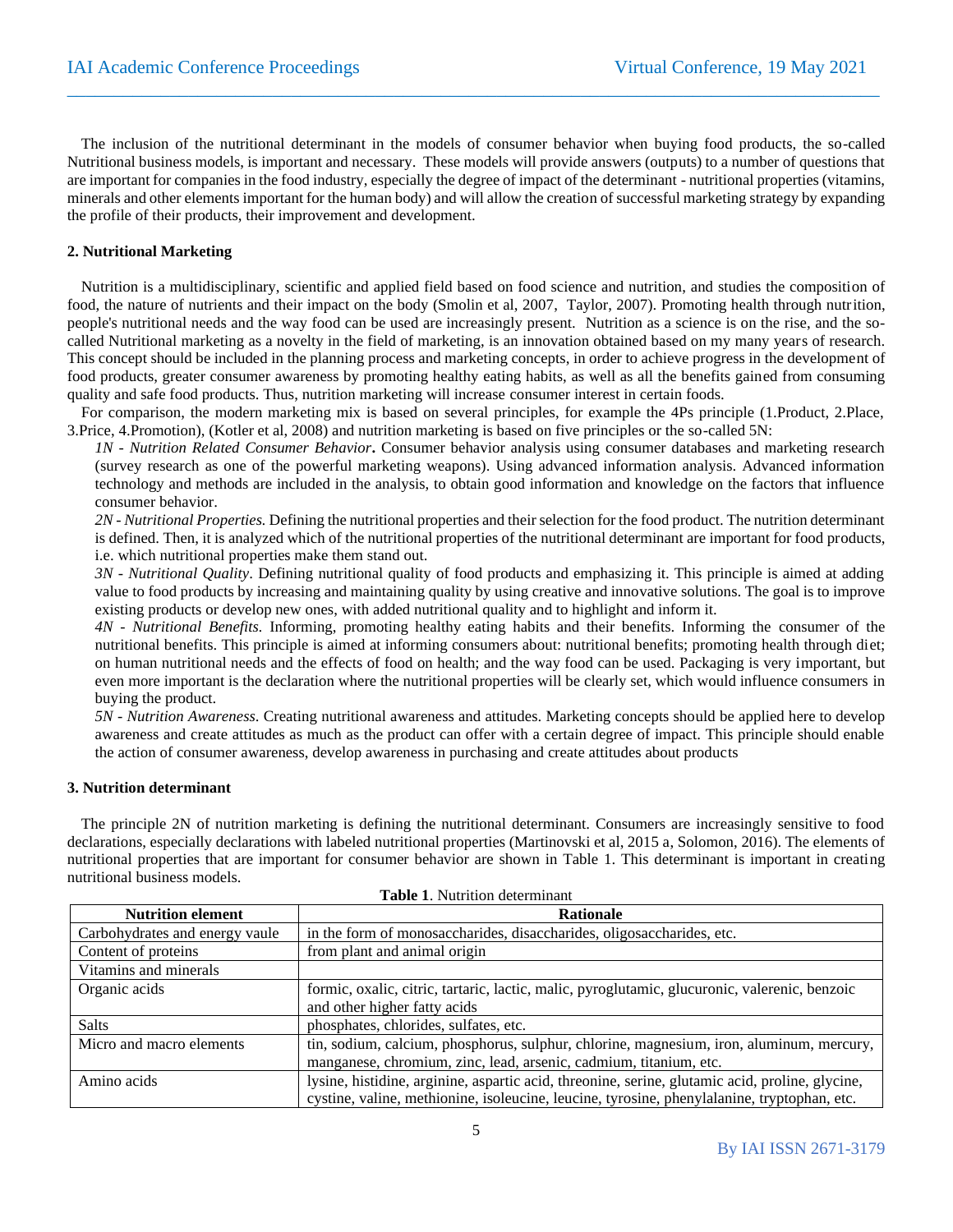| invertase, diastase (amylase), catalase, acid phosphatase, glucose-octase,<br>polyphenoloxidase, peroxidase, esterase and proteolytic enzymes, etc. |
|-----------------------------------------------------------------------------------------------------------------------------------------------------|
| triglycerides, sterols, phospholipids, free fatty acids, fatty acid esters, etc.                                                                    |
|                                                                                                                                                     |
|                                                                                                                                                     |
| color, taste, smell, hardness, etc.                                                                                                                 |
| security standards                                                                                                                                  |
| organic food, quality                                                                                                                               |
|                                                                                                                                                     |

 $\_$  , and the set of the set of the set of the set of the set of the set of the set of the set of the set of the set of the set of the set of the set of the set of the set of the set of the set of the set of the set of th

#### **4. Nutritional business model of consumer behavior**

In the development of known models of consumer behavior, several types are encountered: models for identical consumers or different consumers; models for continuous product range or finite number of brands; lumped model or agent model; deterministic or probabilistic, linear ODE model); continuous valued or discrete valued models, etc. These models include analytical, statistical and logical models, using binary comparisons, and are built for specific cases. They include psychological and sociological (Markov model) determinants, but none include the nutritional determinant for food products. Regarding the use of these models, little has been done in terms of understanding and it has been reduced to help. I think that is not enough, and because of that, there may be difficulties in their use by end users.

The concept of the nutrition business model of consumer behavior that I propose differs from the previously stated models, in that all the methods in the model are represented as entities that are in a entity relationship  $(E/R)$ . This structure of the model has a number of advantages, and one of them is its self-explanation, i.e. for each output, the model gives information on how it is obtained. The model includes all the principles of nutritional marketing.

#### *4.1. Modeling for creation of the nutritive business model of consumer behavior*

The modeling stages we propose are represented as entities in a relational model (E-R model), including five stages.

**Stage 1**: **Output - Methodology - Input**, defines three main groups of entities: Output-methodology-input. First, in the Output entity, all outputs of the model are defined. The output can be in the form of analytical data or a graphical representation in the form of an image, graph or thematic maps contained in the GIS layers. Second, based on the defined outputs, the entity Methodology is defined, i.e. the required methodology for obtaining the outputs is defined. It is important to include advanced methods in the methodology, and more important are the GIS and data mining methods such as: basic concepts of frequency mining, association and correlation; classification and clustering. The GIS functions as methods that can be applied are: Binary models - for spatial searching, Logic models - for spatial addition, Index models - for spatial ranking, Regression models - for prediction and estimation, Process models - for defining processes in the real world represented in a set of relations and equations (Martinovski, 2017 a, Longley et al, 2005). Economic methods in the form of entities can also be used in the model, such as: models for identical consumers or different consumers; models for a continuous product range or finite number of brands, etc. Third, after defining the methodologies presented with methods, the necessary inputs and data sources are determined. In that manner the Input entity is defined. In general, inputs can be of two types: spatial and non-spatial (attribute). Data sources of inputs can be varied, but for nutritional business models it is important to use databases of consumer behavior obtained from marketing research (surveys, consumer databases, etc.).

**Stage 2: Conceptual model**. In the conceptual model of the nutritional business model, concepts of all entities and all possible relations are established. The nutrition model includes all the principles of nutrition marketing that are implemented in entities and all entity relationships are conceptually defined (Figure 1). There are two categories of relationships: between Input-Output-Methodology (indicated in Figure 1 as a solid line), and a relationship between entities in the methodologies (indicated in Figure 1 as a dashed line). Each methodology is composed of several methods  $(M_{n,i})$ .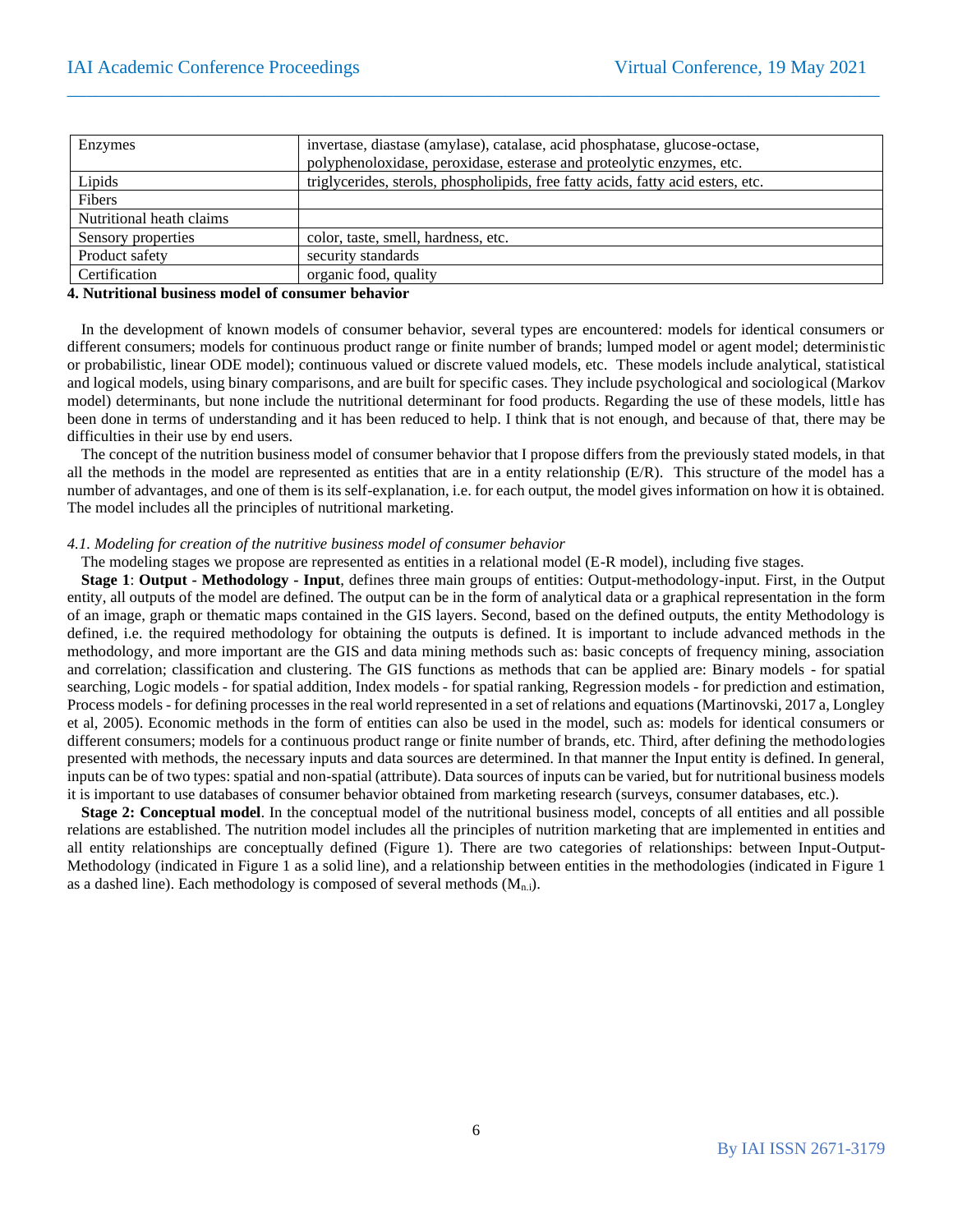

 $\_$  , and the set of the set of the set of the set of the set of the set of the set of the set of the set of the set of the set of the set of the set of the set of the set of the set of the set of the set of the set of th

**Figure 1**. General structure of the nutritional model

where  $M_{n,i}$ : i=th method of n-th methodology

The E / R structure of the model allows each output acquisition to be easily explained . Self-explanation for each output of the model:  $\text{Ou}_m = (M_{n,i} \& \text{In}_i)$ 

where  $\text{Ou}_m$ : m-th output, In<sub>i</sub> j-th input

**Stage 3: Logical model**. In the logical model all entities and defined relationships between entities in the E-R model are set so that it is ensured that the process is self-explanatory. This means that for each output there will be a specific explanation of how it is obtained, which methods, inputs and data sources are used. This structure of the model allows very easy further development.

**Stage 4: Physical model**, is the stage of realization of the logical model in a software solution. It is created in a software development environment, with the integration of multiple platforms. For example: integration between GIS, DBMS (SQL) and data mining software.

**Stage 5: Verification of the model with feedback**, is the last stage of modeling and is always necessary and important. It includes verification of the business model with test data. The output data is analyzed, and this can be easily done, because the physical model has built-in self-explanation for each output.

#### **4.Implementation of the nutrition business model with honey as a food product**

The paper shows a partial implementation of the model with bee honey as a food product, with an explanation of several information-statistical entities that have been used.

#### *4.1. Entity - nutritional properties of honey (2N principle)*

Honey is a product or food that has great nutritional value. Bee honey contains over 70 different types of substances that are necessary for the human body (Martinovski et al, 2017 b, Martinovski et al, 2018):

**Carbohydrates**: The basic and most important components of honey are carbohydrates. They represent 95-98% of the dry matter. Bee honey obtained from many plants contains from 5% to 10% sucrose (and in some cases contains less than 5% sucrose).

**Organic acids**: In small quantities, honey also contains organic acids: formic, tartaric, oxalic, lactic, malic, citric, pyroglutamine, valerian, glucose and benzoin. Some of these acids are contained in honey in the form of esters (the aroma of honey depends on the content of esters).

**Salts and macronutrients**: honey contains salts and micro and macro elements, such as: phosphorus, calcium, tin, sodium, chlorine, sulfur, magnesium, aluminum, iron, manganese, chromium, zinc, lead, titanium, cadmium, mercury, arsenic, etc.)

**Amino acids**: bee honey contains 18 types of amino acids: arginine, lysine, aspartic acid, histidine, serine, threonine, glutamic acid, glycine, proline, cystine, methionine, valine, isoleucine, tyrosine, leucine, phenylalanine and tryptophan.

**Enzymes**: Honey contains a number of different enzymes: glucose-octase, catalase, invertase, diastase, acid phosphatase, peroxidase, esterase, polyphenol oxidase and proteolytic enzymes.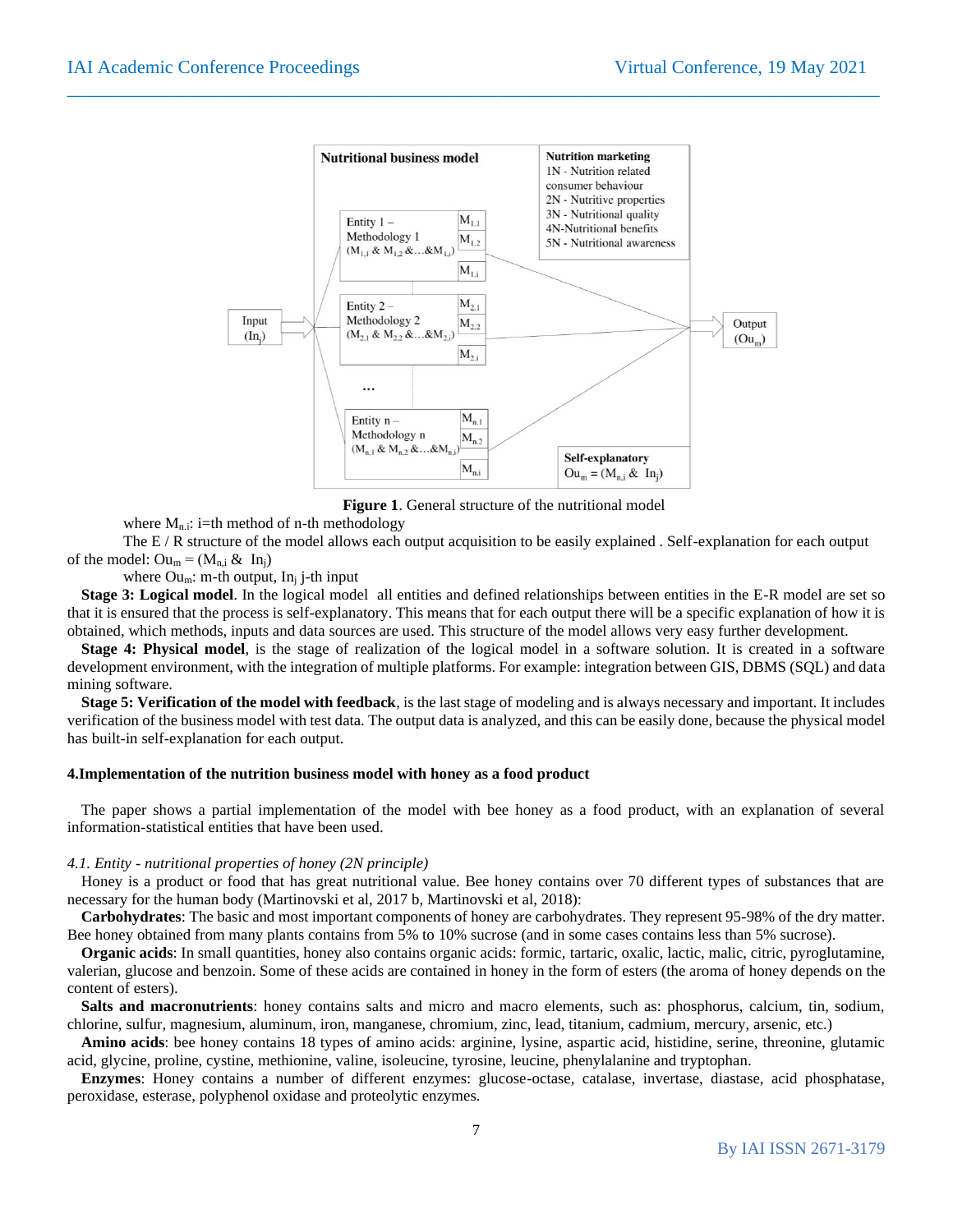**Vitamins:** Honey contains the following vitamins: А, В, В2, В3, В5, В6, В7, В9, С, Е, К.

#### *4.2. Entity: Nutritive quality of honey (Principle 3N)*

Of all the foods that humans use in their diet, honey, thanks to its harmonious relationship between the various nutrients, is one of the most important. The nutritive and healing value of honey has been known for a long time. Honey has a great nutritional quality, it is a source of vitamins and minerals, which are necessary for the human body. Emphasizing its nutritional quality is a key element that influences the decision to buy honey as a quality and safe food.

 $\_$  , and the set of the set of the set of the set of the set of the set of the set of the set of the set of the set of the set of the set of the set of the set of the set of the set of the set of the set of the set of th

#### *4.3. Entity: Nutritive benefits of honey (Principle 4N)*

Honey is not just an energy valuable food product. The mineral composition, vitamins, enzymes and antibacterial substances contained in honey are of particular importance in the diet of all categories of people, especially for: children, athletes, people who are exposed to great effort every day and the elderly. Daily use of honey in the diet would affect the improvement of human activities and his health.

#### *4.4. Entity: Nutritive awareness (principle 5N)*

Creating awareness and forming attitudes about the nutritional value of honey can be done in several ways:

- Introducing consumers to healthy food and nutrition, with special reference to honey;
- Using educational methods with comparative analysis between healthy and unhealthy foods;
- Conveying messages to consumers about the benefits of using food products that have nutritional quality and all the health benefits they offer with special reference to honey.

#### **5. Survey research**

For the past few years, my marketing research has focused on consumer behavior surveys [15], [16]. Relevant data (database) were obtained from the conducted research, and the conducted advanced analyzes result in concluding observations. One of those studies was done in R.N. Macedonia for bee honey [15]. The main purpose of this survey is to detect the factors that influence consumers in the choice of honey, views on the determinant of nutritional properties of honey, labeling (declaration) of honey as a product and issues related to honey policies as food.

The model includes the methods of frequency analysis, statistical analysis (hypothesis tests) and clustering (data mining method) as separate entities. The paper presents one result (output) from all of these methods. Frequency analysis of the database formed by the honey survey research has been done. The obtained data were used to test the associativity (independence) of the data. Two methods were used in the analysis: Chi-Square and Cramér's V tests and the results presented in Table 2 were obtained.

| from the Chi-Square and Cramer's V tests. |     |                |                                 |       |
|-------------------------------------------|-----|----------------|---------------------------------|-------|
|                                           |     |                | 8. Do you know for the benefits |       |
|                                           |     |                | of honey as food for humans?    |       |
| . Education                               | Yes | N <sub>0</sub> | Partialy                        | Total |
| High School                               | 8   | 60             |                                 | 82    |
| Bachelors or Masters or PhD               | 55  | 84             | 79                              | 218   |
|                                           |     |                |                                 |       |

**Table 2.** Frequency of knowledge with the answers to the survey question 8 as two classified nominal variables, with results  $f_{\text{nom}}$  the  $C_{\text{b}}$ :  $S_{\text{ground}}$ 

| Chi-Square | df     | α    | n       | ramer's |
|------------|--------|------|---------|---------|
| 28,75      | ∼<br>∼ | 0.05 | $0.001$ | 0.3096  |

Model output: p<α which means that **there is a statistical dependence** between the categorical variables, i.e. education and whether they are familiar with the nutritional properties of honey are **statistically dependent**, and the value of Cramer's V is 0,3096 and it shows that this dependence is moderate.

*Partitioning Clustering Method*. Using this method, a cluster 1 was obtained (Figure 2) of respondents who answered yes and partially to the questions:

Q7 Are you familiar with the benefits of honey as food for humans?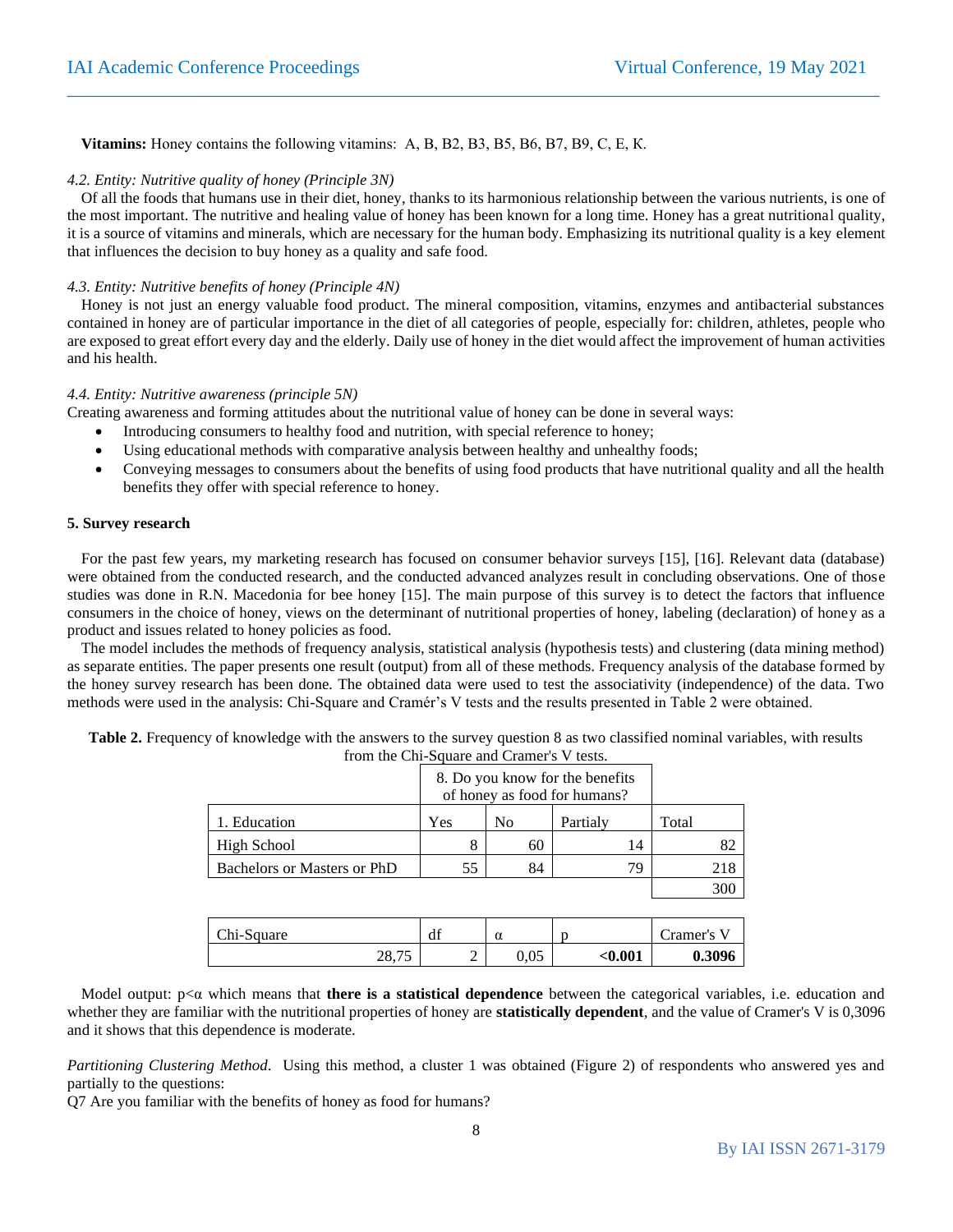Q8 Are you familiar with the nutritive properties of honey? Q10. Do you know that honey has a high energy value?



 $\_$  , and the set of the set of the set of the set of the set of the set of the set of the set of the set of the set of the set of the set of the set of the set of the set of the set of the set of the set of the set of th

**Figure 2.** Cluster of respondents who answered yes and partially to questions 7, 8 and 10.

Of the total number of respondents (300), 49% answered these questions with "yes" and "partialy" as a set pattern 1 (Figure 2). A cluster is an output of a model that is represented in graphical or analytical form. The information obtained from the model is that there is a cluster that has knowledge of the nutritional quality of honey.

All analyzes are performed in R-version 4.0.5, statistical and other analysis software.

#### **6. Conclusion**

Many countries invest in educating people about food and the importance of healthy eating, and this can affect consumer behavior when buying food. For companies in the food industry it is important to apply the concept of Nutrition Marketing (5H). The principles of 5H are aimed at consumer behavior in the field of food and nutrition, how to improve it by increasing nutritional quality, by emphasizing the components that affect human well-being and health. The main goal of the nutrition marketing strategy is better positioning of food products on the market. The application of nutrition marketing can be implemented through nutrition business models of consumer behavior. In building models, it is important to use advanced scientific methods set up as entities in a relational relationship, which will enable the acquisition of important information and knowledge. The relational relationship of the entities will allow self-explanation of the model which in other models is reduced to help only.

Nutritional business models are an important part of the business of companies whose activity is food products, and it will enable the expansion and strengthening of their brands as a healthy diet. The benefits of nutritional business models of consumer behavior can be threefold: benefits for companies through the development of new value-added food products that would satisfy consumers, and thus greater profits; benefit for the citizens by consuming healthier and safer food products; and benefit to the state.

#### **References**

- Pick B. J. University of Redlands, USA. 2005. Geographic Information Systems in Business. Published in the United States of America by Idea Group Publishing, pp. 1-80.
- Martinovski S. 2017 a. GIS modelling for strategic planning of the urban environment, Boo. LAP LAMBERT Academic Publishing, ISBN: 978-3-330-05834-7, pp. 1-208.
- Martinovski S. 2013. GIS modelling for the strategic urban development planning. Doctoral Dissertation, University "St. Kliment Ohridski" – Bitola, pp. 1-249.
- Perner P. 2006. Advances in Data Mining, Applications in Medicine,Web Mining, Marketing, Image and Signal Mining. 6th Industrial Conference on Data Mining, ICDM 2006 Leipzig, Germany, July 14-15, 2006, pp. 10-47.
- Jannach D., Zanker M., Felfernig A, Friedrich G. 2011. Recommender Systems An Introduction. Cambridge University Press, pp. 1-49.
- Han J, Kamber M., Pei J. 2012. Data mining: Methods and Models. Third Edition Morgan, Kaufmann is an imprint of Elsevier, pp. 1-86.
- Martinovski S,, PhD, Spirovska -Vaskoska R., MSc. 2015 a. Nutritive Business Models of Consumer Behavior when Purchasing Foodstuffs. TTEM Journal, Marketing, e-ISSN: 1986-809X.

<URL[: http://pdf.ttem.ba/ttem\\_10\\_4\\_web.pdf](http://pdf.ttem.ba/ttem_10_4_web.pdf)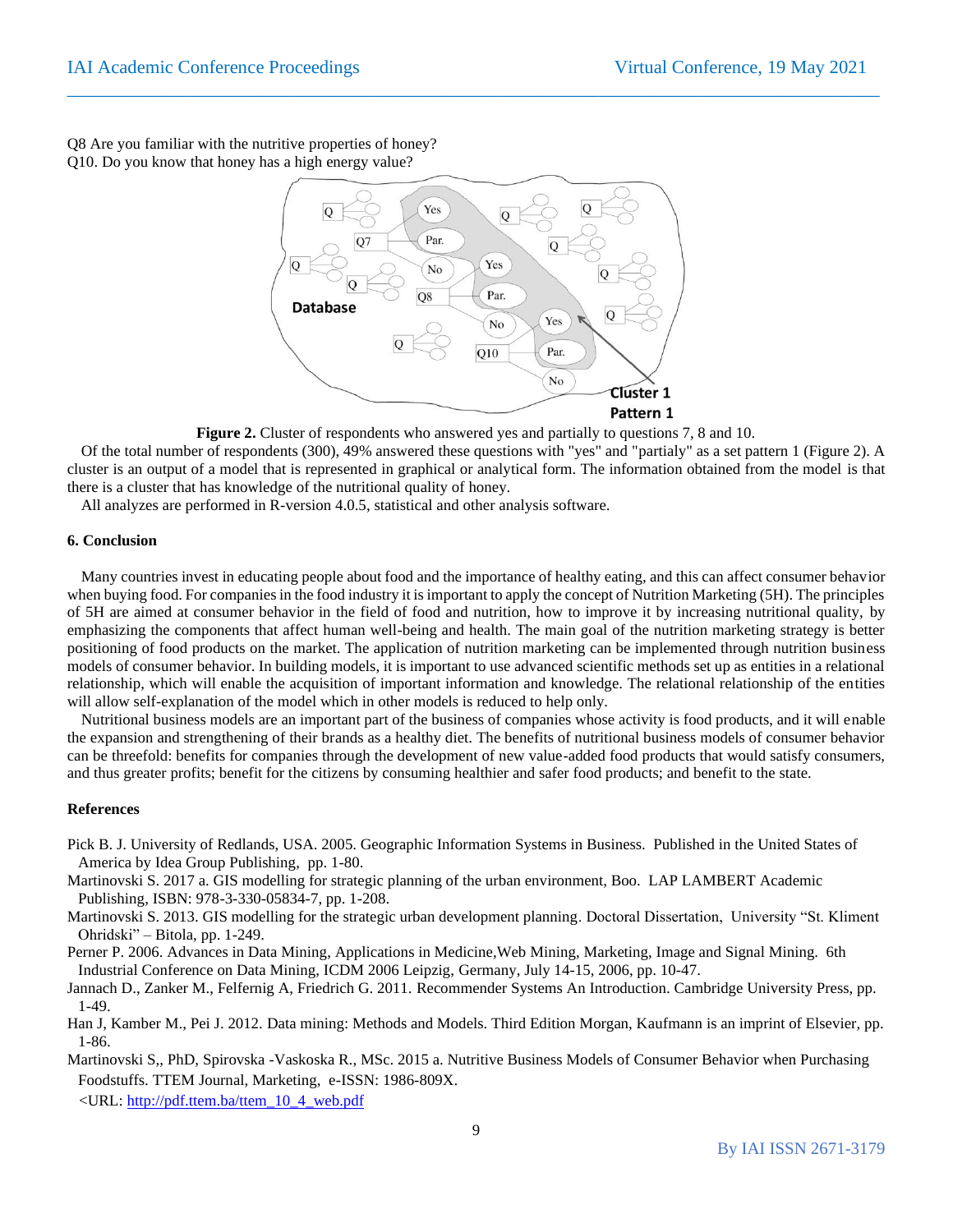Martinovski S,. 2016. Self-Explanatory Nutrition Business Models of Consumer Behavior. International Journal of Business and Management Invention , 2319-8028, ISSN (Print).

 $\_$  , and the set of the set of the set of the set of the set of the set of the set of the set of the set of the set of the set of the set of the set of the set of the set of the set of the set of the set of the set of th

<URL[: http://www.ijbmi.org/papers/Vol\(5\)9/F05903240.pdf](http://www.ijbmi.org/papers/Vol(5)9/F05903240.pdf)

Smolin A. L., Ph.D, Grosvenor B. M. M.S., R.D. 2007. Healthy eating: a guide to nutrition. Chelsea House, pp. 29-166.

Taylor L. S. 2007. Advances In Food And Nutrition Research. Copyright \_ 2007, Elsevier Inc., pp. 37-51.

Kotler P, Amstrong G. 2008. Principles of marketing. Pearson education, Inc, translation: Academski Pecat, R.Macedonia ,  $-12<sup>th</sup>$ ed., pp. 34-55.

Martinovski S., Simovska-Jarevska V. 2015 b. Nutritive business models of consumer behavior when purchasing food stuffs. Federation of the sports pedagogues of the Republic of Macedonia, Research in Kinesiology, International Journal of Kinesiology and Other Related Sciences, Vol.6 No. 2. UDC: 796 ISSN: 1857-7687. <URL[: http://fsprm.mk/wp-content/uploads/2017/01/Pages-from-APES\\_2\\_2016\\_AVGUST\\_web-19.pdf](http://fsprm.mk/wp-content/uploads/2017/01/Pages-from-APES_2_2016_AVGUST_web-19.pdf)

Solomon M. 2016. Consumer Behaviour: A European Perspective. 3rd ed. Harlow: Prentice Hall, 2006, pp. 1-200.

- Longley A. P. University College London, UK, Goodchild F.M. University of California, Santa Barbara, USA, Maguire J. D. ESRI Inc., Redlands, USA, Rhind W. D. City University, London. 2005. Geographical Information Systems and Science. 2nd Edition, UK Copyright John Wiley & Sons Ltd, The Atrium, Southern Gate, Chichester, West Sussex PO19 8SQ, England, pp. 155-383.
- Martinovski S., PhD, Gulevska F. 2017 b. Nutritive Marketing with a Special Review on Honey. International Journal of Business and Management Invention, ISSN (Online):  $2319 - 8028$ , ISSN (Print):  $2319 - 801X$ , www.ijbmi.org || Volume 6 Issue 7 || pp. 05-11.

<URL[: http://www.ijbmi.org/papers/Vol\(6\)7/Version-1/B0607010511.pdf](http://www.ijbmi.org/papers/Vol(6)7/Version-1/B0607010511.pdf)

Martinovski S., PhD, Gulevska F. 2018. Nutritive marketing and analysis of consumption behaviour for honey. Nutricom Congress 2017, Skopje, Journal of Hygienic Engineering and Design – Volume 23.

<URL[: https://keypublishing.org/jhed/wp-content/uploads/2020/10/Volume-23-Print-Content.pdf](https://keypublishing.org/jhed/wp-content/uploads/2020/10/Volume-23-Print-Content.pdf)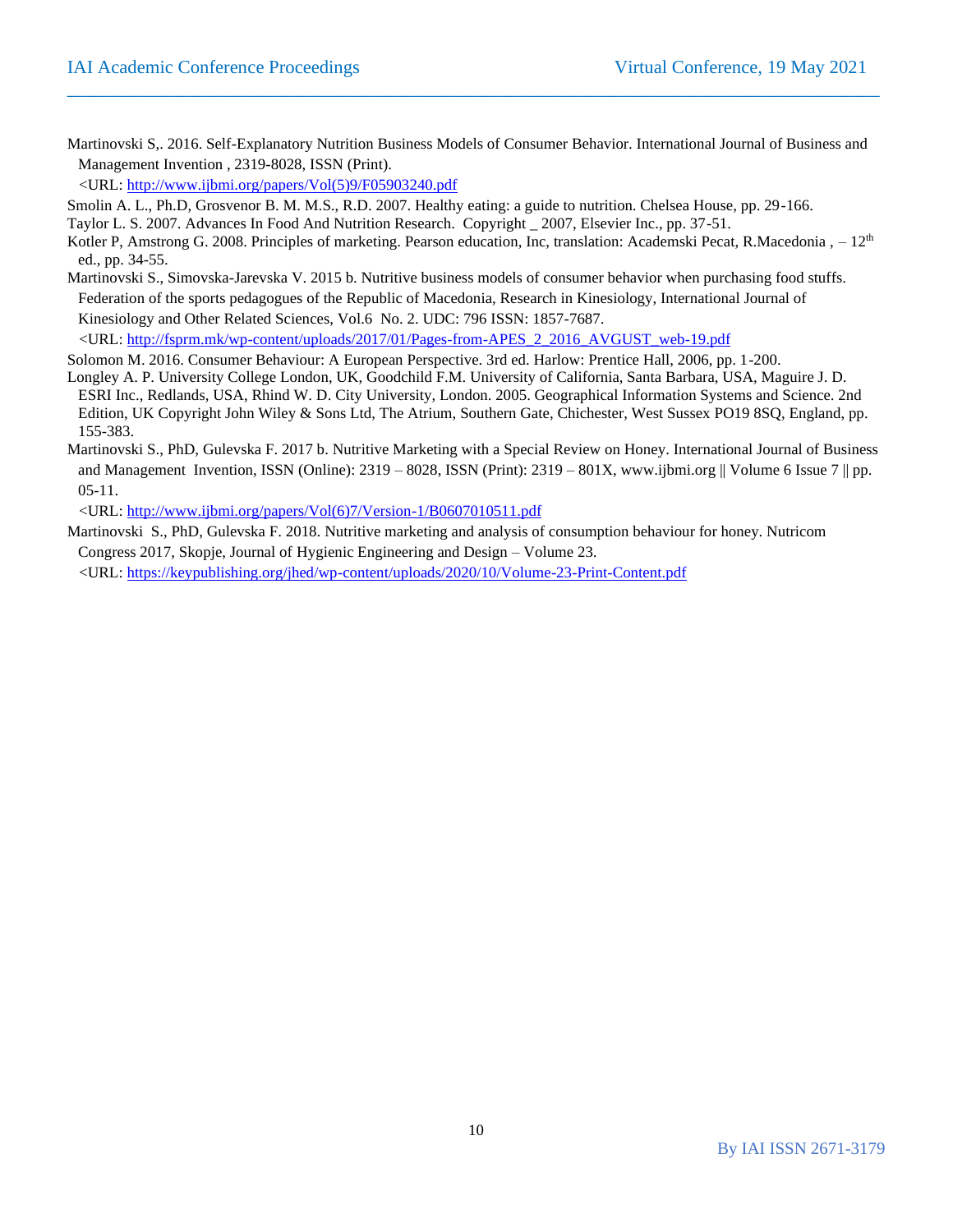## **The political platform of Lef Nosi about the governance of Albanian state "The National Side of Albania"**

 $\_$  , and the set of the set of the set of the set of the set of the set of the set of the set of the set of the set of the set of the set of the set of the set of the set of the set of the set of the set of the set of th

**Msc. Enkeleida (Agaçi) Nosi1\*, Msc.Besnik Bajrami<sup>2</sup>**

*1,2 Aleksandër Xhuvani" University, Elbasan, Albania \*Corresponding Author: e-mail: [enkeleidanosi@hotmail.com](mailto:enkeleidanosi@hotmail.com)*

#### **Abstract**

At the beginning of year 1907, with growth of governmental pressure, among the activist of National Movement, at which was Lef Nosi too, was strengthen the conviction that the Ottoman Empire which was suffering the consequences of the liberation movements of balkan people and the intervention of Great Powers, could not provided the albanians any national right. At these conditions the solution was the immediately and final disconnection by this Empire, act that could not realised without a common center of albanian's activity coordination or without allied among the powerful states which, even before, had made decisions about the destiny of the balkan people. The support of "important foreing friends"- as they called by Lef Nosi, was an important factor not only to the anti-albanian politic that continue to be followed by High Gate, but against the covetousness that balkan neighbors had on albanian lands. In October 4, of 1907-th, he will be one of the organizers and managements of the society "National Side of Albania", whose center was in London, city that for a man like L. Nosi with an western orientation whom known rather better and valued the role of Great Britain to the indipendence movements of balkan people, was "the best place by the politic views". The politic ideas of Lef Nosi, about the raise of a new albanian state on the bases of western civilization values, were filed clearly and concretely in the content of program of this society. Lef Nosi was elected First Member of the society "The National Side of Albania" and he took the responsibility to make known and to propagandized the purpose of the society and the goals of its program, not only to ensured the support of the foreing states for Albania, but to opposed the voices that talked about disruption and cold attitude of many compatriots emerged in Europe in conjunction with the national issues. Lef Nosi thought that the future of albanian state on the monarchist form of governance and selection of a prince from the progressive europian statesis a key element to the efforts for raising of albanian state.

*Keywords:* national rights, foreing friends, albanian state, national side, western civilization.

Lef Nosi is one of the most prominent figures of the national movement, whose activity in the framework of securing and protecting the rights of Albanians, exceeded the size of his hometown, Elbasan, and became a national value. Lef Nosi's first contributions to patriotic, political and social activity date back to the 19th century and stand out more specifically in the early 20th century.

Among the activists who left traces in the process of forming national consciousness, knowledge and education, was joined Lef Nosi who with his activity in the field of education, as a defender and learner of the mother tongue, as a propagandist and fighter of culture and of national rights, will become one of the spokespersons and interpreters of the aspirations of the Renaissance in the service of the Albanian nation. At a time when the movement for the Albanian school was fused with the armed struggle that had united Muslims and Orthodox for the benefit of the cause of national liberation, Lef Nosi will find it appropriate and will work in support of demands of an autonomous nature aimed at official recognition. of the Albanian language and the opening of national schools. However, in the face of difficult conditions for the development of the educational movement in the country, when the High Gate had ordered the closure of schools and the destruction of Albanian books, Albanian patriots, including Lef Nosi, were forced to flee Albania and settle in the land. foreigners where to work in complete freedom for nationality.

The rise of the National Movement in the country at the beginning of the twentieth century was accompanied by the expansion of the activity of Albanians in exile who had created many patriotic societies that became centers for the spread of ideas of national liberation. As government pressure mounted, the leaders of the Bitola Committee were forced to relocate their headquarters to Bucharest, while many of his activists and supporters were forced to leave their homeland and join Albanian exiles. From there, measures were taken to provide financial assistance for the armed struggle of the gangs in Albania and even protest rallies (USA)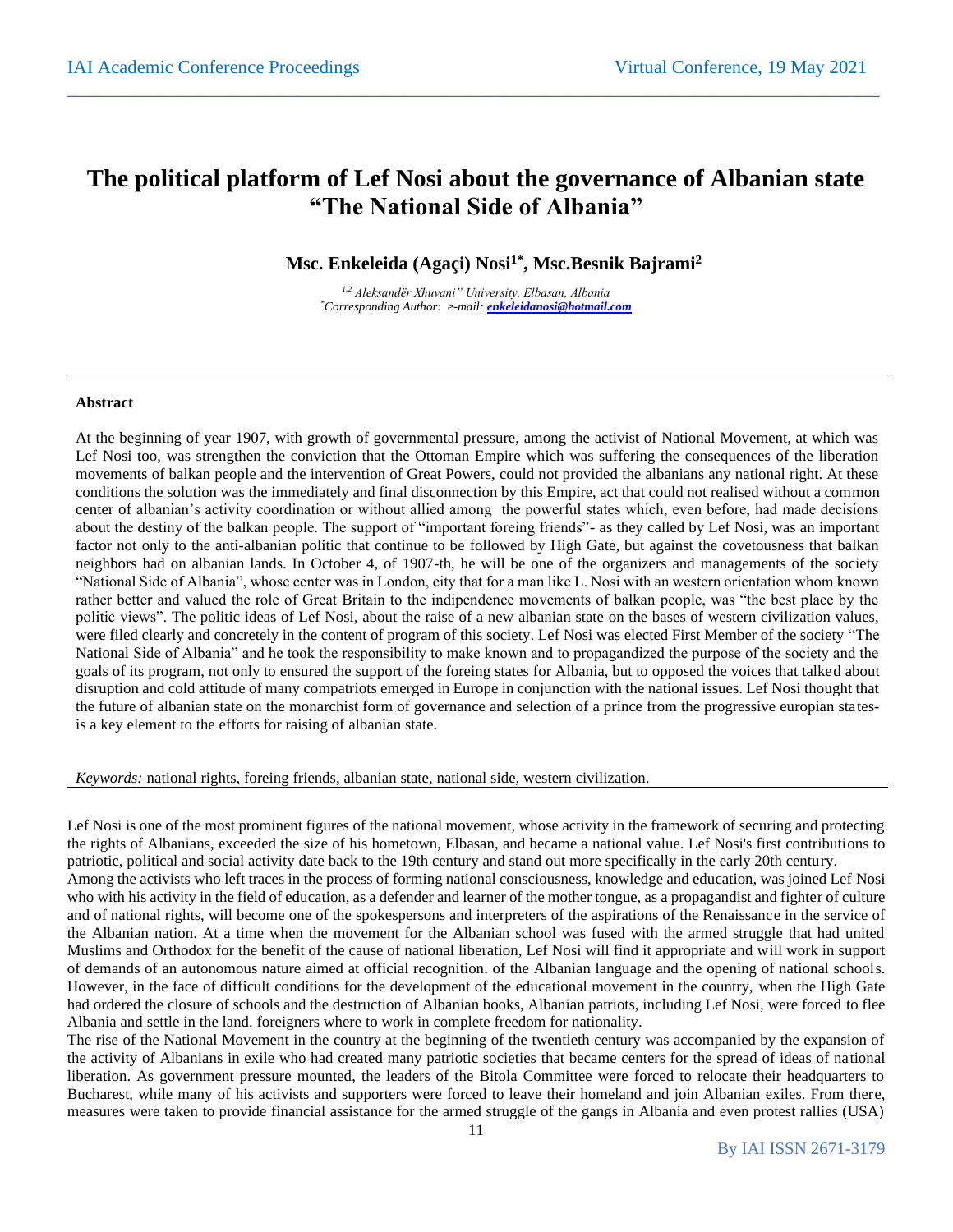were organized against the government terror and the violence of the Greek gangs.<sup>1</sup> Already in the ranks of the activists of the National Movement, including Lef Nosi, the conviction was strengthened that the Ottoman Empire, which suffered the consequences of the liberation movements and the interventions of the Great Powers, could not provide Albanians with any national rights. "Turkey had become one with our enemies to destroy Albania",<sup>2</sup> - would be written in the pages of the "National Calendar", so for many Albanians the solution began to be seen in the complete and immediate secession from this Empire, an act which can not to be carried out without a common center of coordination of the activity of the Albanians, nor without allies in the ranks of powerful states that had previously taken over the fate of the peoples of the Balkans.

 $\_$  , and the set of the set of the set of the set of the set of the set of the set of the set of the set of the set of the set of the set of the set of the set of the set of the set of the set of the set of the set of th

While closely following the developments in Albania from the diaspora, where he worked in early 1907 together with other activists of patriotic societies, Lef Nosi supports the idea that often circulated in the pages of the Albanian American press "... for created a party - as the newspaper "Nation" wrote, - in one of the European capitals to provide the necessary support"<sup>3</sup> without which he was convinced that the activity of the armed gangs in the country could not be turned into a well-organized movement and without the support of the Great European Powers it could not bring the desired results for the fate of the Albanian nation.

Lef Nosi's political views on the relations that Albanians should establish with the Great Powers are of great interest. The support of "important foreign friends" - as L. Nosi called them, he saw as an important factor not only in the anti-Albanian policy that continued to pursue the High Gate, but also against the greed that the Balkan neighbors had for Albanian lands. "The first thing noticed by foreigners who deepen the Albanian issue and our national movement - wrote Lef Nosi in 1907 - is that we have political affairs without foundation and without connection. And sadly so it really is. We have neither a program nor the first (leader) chosen to put that program to work and represent us in the eyes of the world."<sup>4</sup> This was a request even before, since the beginning of the century. XX, Faik Konica had strongly propagated it through articles in the magazine "Albania" where among other things he wrote: "... *Albanian patriots lack unity in the line of national work: in short, they do not have a national faith (politique nationale)"*. <sup>5</sup> These views make it possible for us to understand the purpose of the movements carried out by Lef Nosi during the years 1906-1907 from England to America and vice versa in search of cooperation with other Albanians of London and those of America in the field of national unity and for securing allies of the Albanian cause in the circles of international diplomacy. One of the sources that helps us to shed light on this cooperation and the plans drafted by them, are the correspondence of Konica with L. Nosi and other activists of the national cause. Among them is a letter from Konica addressed to Father. St., Gjeçov in Shkodra, in January 1907, where among other things he wrote: *"A couple of months ago, some Albanians went here to America. One of them was a resident of Elbasan ... who has been in London for several weeks today "*. <sup>6</sup> The lack of information in this letter about the name of Elbasan is supplemented by another article by Konica in the newspaper "Albania" where, among other things, he wrote: "... Lef Nosi has been to America very soon, going both to and from London, where he stayed for a long time. We were together all day and I could appreciate the subtlety of the mind and the righteousness of the heart."<sup>7</sup> These conversations between them, about the organization of the national movement, are confirmed by the above-mentioned letter. *"... We were together all day, and we talked at length about the necessary organization of the disbanded forces of the Nation.He liked my thoughts (elbasanasi) without content (restriction), and he begged me to put them in writing ... There are two cards, one program, the other a "exposition" in paper form ... The patriot from Elbasan got the most cards in America, where he started a sound propaganda to make them popular ".<sup>8</sup>* While the two activists of the national movement came together around the idea that Albania was in very special circumstances to have the opportunity to develop without external support, conditions which forced the Albanian patriots to increase efforts to secure the support of a healthy state of great that would support them on the path of progress of the nation, the progress of their views on the possible ally of the Albanian cause had found the meeting point only in 1906. Initially, F. Konica, based on the support of the Austrian policy for the Albanian issue, and in particular towards the development of the Albanian culture and language, was convinced that: "...if Albania had to choose one wing, for many reasons, the most favorable wing seemed to be that of Austria."<sup>9</sup> However, he will abandon this opinion as he notes that "the situation in Albania was not well known in Vienna"<sup>10</sup> and begins to hope for British help in liberating all of Albania.<sup>11</sup> It is the time when even Lef Nosi, who had lived throughout this period in Albania and was acquainted with foreign interests, especially the Italo-Austrian ones that clashed in the country, after the trip he had made last year (1906) to America was known no only with the numerous efforts of the Albanian emigrants to establish patriotic societies and clubs but also with the

<sup>1</sup>Duka, Valentina. *Issues of contemporary history ...,* Tirana, 2003, pg. 33-37

<sup>&</sup>lt;sup>2</sup> "National Calendar", 1908, p. 23

<sup>3</sup>Duka, Valentina. *Issues of contemporary history…,* Tirana, 2003, pg. 37

<sup>4</sup>Central State Archive, Fund. 32 "Lef Nosi". File. 6, pg. 1

<sup>5</sup> Jorgaqi, Nasho. Faik Konica, Work 3, Tirana, 2001, p. 61, article of "Albania", year 1900

<sup>6</sup> Here, work 4, p. 159

<sup>7</sup> Newspaper "Albania", Second year, 1907, p. 111

<sup>8</sup> Jorgaqi, Nasho. *Faik Konica*, Work 4, p. 159

<sup>9</sup> Here, p. 141, Konica letter addressed to a senior official, dt. July 23, 1904

<sup>10</sup> Here, p. 142

<sup>11</sup> Here, p. 180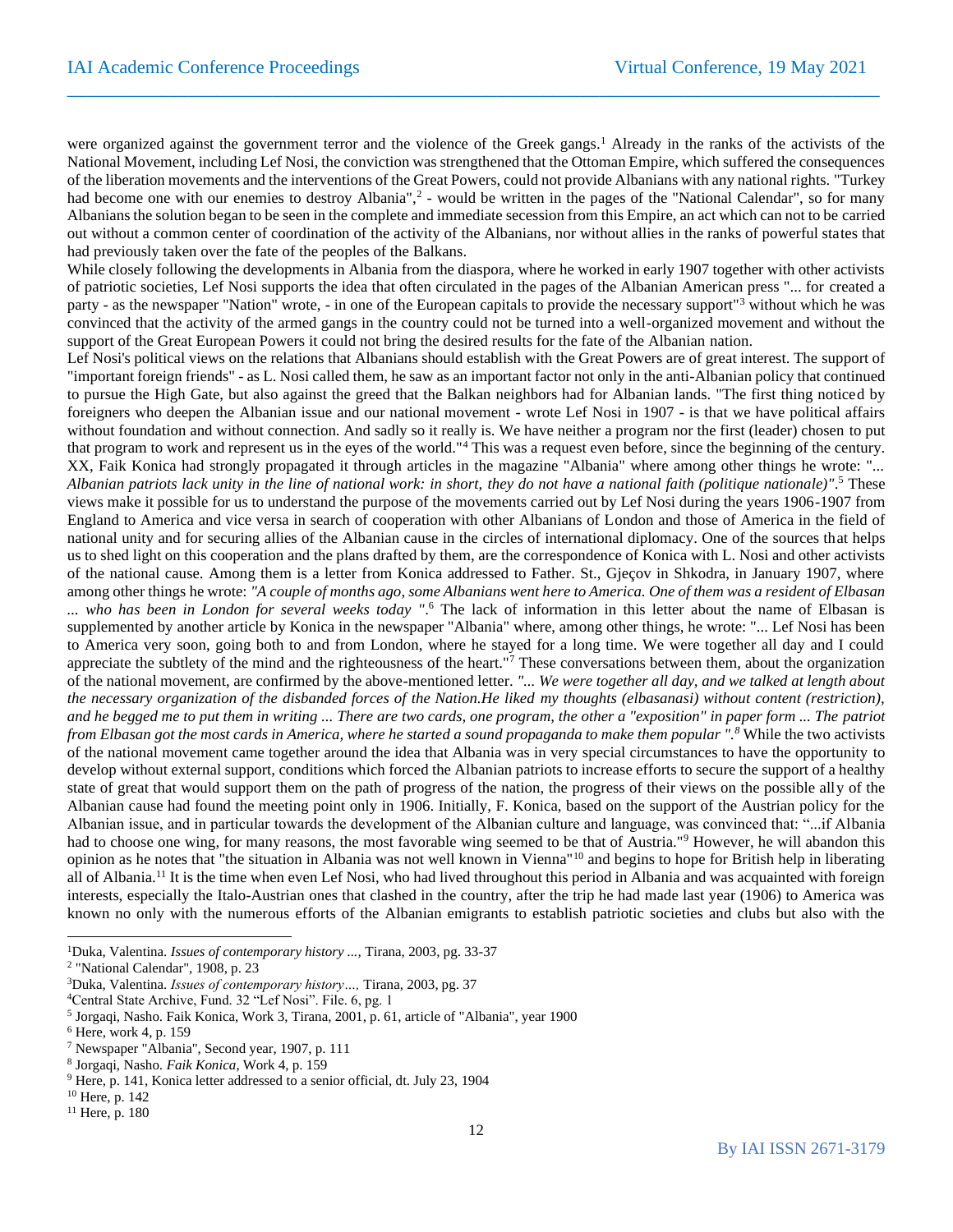influence of the Greek elements there in the activity of these societies. Regarding this fact, the well-known scholar V. Duka gives us information, noting that: "... in their patriotic work, Albanian activists in America, too, faced the obstructive attitudes of the Greek elements. The establishment of the first Albanian societies, as well as their propaganda for the Albanian cause, was not viewed favorably by some Greek circles there ... ".<sup>12</sup> Seeking to find the ally of the national cause in a great state, L. Nosi thought that this country was England. "In England," he said, "we will be able to find the moral and land help we need."<sup>13</sup> The selection of England is likely to be related to the idea that had begun to circulate in the Albanian diaspora in America, in early 1907, for the unification of all Albanian societies ... *with a program and a purpose,<sup>14</sup>* the idea of which, as stated by the researcher of historical issues of the Albanian diaspora in America, Prof. Assoc. Valentina Duka, remained only on paper.<sup>15</sup>

 $\_$  , and the set of the set of the set of the set of the set of the set of the set of the set of the set of the set of the set of the set of the set of the set of the set of the set of the set of the set of the set of th

Returning from the USA, where among the Albanians living there he had heard often talked about the necessity of creating, in one of the capitals of Europe, a party which would propagate the political program of the Albanians in the world, which would provide them with international support, on October 4, 1907, L. Nosi will become one of the propagandists of the program of another society, the "National Albanian Party" based in London, a city that for the Elbasan activist with pro-Western orientation, which during his years of study in Athens was known for the role played by Great Britain in the struggle for independence of Greece and the other peoples of the Balkans, was "the best country from a political point of view".<sup>16</sup>

As for many patriotic activists of the Albanian diaspora, for L. Nosi was strong the conviction that the beginning of the armed war without the support of the Great European Powers would not bring victory to the rights of the Albanian nation. Such an attitude was also related to the fact that time had shown that while the Ottoman order on the peninsula was constantly weakening, the Great Powers had gained more control over the lives of the peoples of the Balkans. Unable to defend itself alone, the Ottoman Empire had been forced to make concessions to Europe in succession.<sup>17</sup> The interventions of the Powers in the quarrels between the Porte and its subjects, showed that, in the end, all the Balkan borders would be determined by international treaties. The fate of small states would depend on bargains made on their behalf by the Great Powers. In the face of such situations, the Albanians had to choose their international allies carefully and prudently. In function of this goal was the choice of the capital of the society "National Side". "Countries that, out of freedom and impartiality, fall behind this search," said Lef Nosi, "are Great Britain and the United States."<sup>18</sup> But the USA was too far away, and Great Britain was not only closer to Albania, but for Lef Nosin it had "... *the greatest political importance. The freedom of the Greeks, Bulgarians and many other lands was cooked in England; it is what directs the mind of the world - public opinion - of civilized nations.* "*So London* - concludes his judgment of L. Nosi about the potential and most favorable allies of the national movement - *seems to be the best place for our politics*."<sup>19</sup>

The history of a century ago (XIX), had shown that it was London that had brought European diplomacy to the table for the creation of an autonomous Greek state and even later it was the one who decided that Greece should be an independent kingdom under the guarantee of the three Great Powers (England, France and Russia) where, from the outset, it was clear that of the three protectors, Great Britain was the one that prevailed.<sup>20</sup>

The war that Lef Nosi, together with other Albanians in the diaspora, had started, was a political war aimed at the final secession of Albania from the Ottoman Empire, which would now be led by the "National Side" society. Based on the sources we have used, we can judge that "National Side" although in the original name was called "The National Albanian Party" more than a political party it represented a political movement which presented a platform that represented all Albanians and aimed to drew the attention of the Great Powers to the Albanian question. Although in the structural name of this fund in the state archives (AQSH) is mentioned *the Organization "National Side ",<sup>21</sup>* in the content of its statute we do not find that such a definition has been used by its founders. This fact becomes known to us through the analysis of the final document of the "National Side" which in no line mentions the terminology "party" or "political organization" but its purpose was: *"The manifestation of our purpose is called a program, and people connected together to implement a program is called a side." <sup>22</sup>* So the "National Side" was nothing but a "National Program". Even the authors of this document, F. Konica and L. Nosi, have signed as its "First Members" who aim to gain the support not only of the Albanians of London but of all Albanian colonies "*by repelling people known as intriguers. of work-destroyer* ".<sup>23</sup> However, given the context

<sup>12</sup> Duka, Valentina, cited work, p. 35

<sup>&</sup>lt;sup>13</sup> Central State Archive, Fund. 32 "Lef Nosi". File. 6, pg. 1

<sup>14</sup> Duka, Valentina, cited work, p. 31

<sup>15</sup>Here, p. 32

<sup>&</sup>lt;sup>16</sup> Central State Archive, Fund. 32 "Lef Nosi". File. 6, pg. 4

<sup>17</sup> Jelavich, Charles and Barbara. Establishment of the Balkan nation-states, 1804-1820, Dituria, 2004, p. 33

<sup>18</sup>Central State Archive, Fund. 32 "Lef Nosi". File. 6, pg. 4

<sup>19</sup> Here

<sup>&</sup>lt;sup>20</sup> Jelavich, Charles and Barbara. Establishment of the Balkan nation-states, 1804-1820, Dituria, 2004, p. 47

<sup>&</sup>lt;sup>21</sup> Central State Archive, Fund. 102, Collection of Albanian societies and clubs ", File. 13" Organization National Side of Albania ", year of 1908.

<sup>22</sup> Central State Archive, Fund. 32 "Lef Nosi". File. 6, pg. 1

 $23$  Here, pg. 4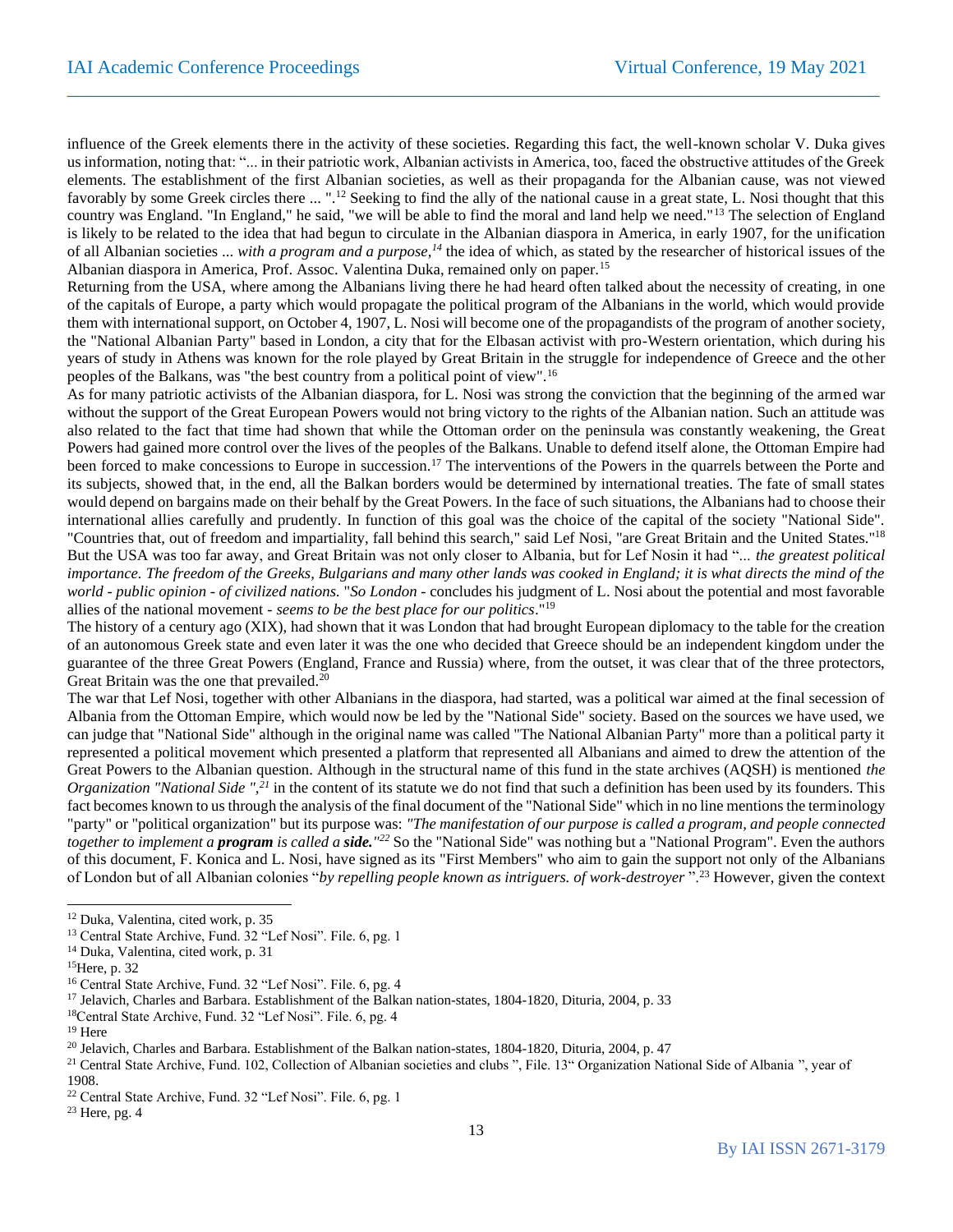of the time when these efforts are taking place and the analysis of the organization of this national program, it seems that it is another step in the continuation of the efforts of Albanians to create societies and clubs that fight not only for national rights but also for the final secession of the Albanians from the Turkish Empire and their organization according to Western models. In support of this reasoning comes another document preserved in the state archives, in the aforementioned fund,<sup>24</sup> entitled "Branch of the National Side", dating to the end of June 1911, in the 27-point program of which is used constantly the term National Side Society.<sup>25</sup> Based on these data, we are of the opinion that the National Side of London was another attempt by Albanians in the diaspora to create patriotic societies aimed at uniting Albanians around the national cause and leading this political war in one of the democratic countries of the west.

 $\_$  , and the set of the set of the set of the set of the set of the set of the set of the set of the set of the set of the set of the set of the set of the set of the set of the set of the set of the set of the set of th

The basic document of this company, one of the leaders of which was also L. Nosi, is known as "Program, organization and policy of the National Side of Albania" and is drafted in 24 points divided into four main parts: **1**- The program reflected in 5 points, **2**- Organization in 10 points, **3**- Politics in 3 basic issues, **4-** and the last part was Discipline in 6 points.<sup>26</sup>

The content of this program reflects, quite clearly and concretely, the political ideas of Lef Nosi for the establishment of the new Albanian state on the basis of the values of Western civilization.

This program provided that:

• Albania to become a separate kingdom.

This point of the program, as it is announced in the letter announcing the establishment of this society, was drafted: "... after the lesson that was now given quickly by Norway<sup>27</sup> (Norway- E. A) which, although a Republican, found the way to become King and elect a prince as king who, bound by blood with the most excellent doors of Europe, to be able to benefit the country".<sup>28</sup> Analyzing this first point of the program, it turns out that L. Nosi, F. Konica and other Albanians gathered in London, whose names are not made known to us in this document, had conceived, in 1907, the creation of a kingdom. ruled by a king chosen by Europe, a kingdom which arose only after the decisions of the Conference of Ambassadors in London (1913) that elected Prince V. Vidin at the head of the Albanian monarchical state (1914).

• The Albanian kingdom should include the four Albanian vilayets of Ioannina, Kosovo, Bitola and Shkodra. So this kingdom would extend to those territories where Albanians constituted the majority of the population.

• Slavs and Greeks who remained within the borders of the Albanian kingdom could be rewarded with land if they wanted to flee, or, through a special commission, the exchange of land and property with the Albanians left across the border who wanted to took place in the Albanian kingdom.

• All subjects of the kingdom who were not Albanians by blood would enjoy equal rights with Albanians; they would be provided with freedom and wealth.

• The Albanian Kingdom would maintain impartiality in the field of religion; every religion would be guaranteed freedom according to the canons.

The basic principle of the "National Side" would be "faith, manhood, justice and humanity." The keynote of this society would be "Energy without animals"<sup>29</sup> which was an expression of the commitment of the members of this society in the movement for the internationalization of the issue of political rights of the Albanian nation by securing the support of the Great European Powers. Lef Nosi was elected First Member of the National Party of Albania together with Faik Konitza and Michele Praka and as is clearly defined in the first point of the chapter on Politics: "The first, each of the three members who were elected First Members, will have three tasks:

**a**- to spread the program of the National Party

**b**- to establish friendships with foreign political parties

**c**- to maintain discipline (order and peace) among the members of National Side ".<sup>30</sup>

Being one of the first members of this society, L. Nosi undertook to announce the purpose of the National Party and the goals of its program, not only to secure the help of foreign countries for Albania, but also to oppose " evil mouths" that spoke of disruption and the cold attitude of many Albanian patriots who came to Europe regarding the national issue. *"These Albanians must know that when we ask for the help of a foreign country"*, - Lef Nosi addresses all Albanians - *"we must tell them what or who is leading us and what* 

<sup>28</sup> Central State Archive, Fund. 32 "Lef Nosi". File. 6, p. 1-4

<sup>24</sup>Central State Archive, Fund. 102. File. 13, "Branch of the National Side", June 23, 1911.

<sup>25</sup> Here, pg. 1-8

<sup>26</sup> Central State Archive, Fund. 32 "Lef Nosi". File. 6, p. 1-4

<sup>&</sup>lt;sup>27</sup> In 1905 in Norway, after two referendums, first the dissolution of the union with Sweden was decided, and secondly the new state of Norway was proclaimed a monarchy led by the Danish Prince Karl who took the Norwegian royal name Haakon VII. The Norwegian royal family belonged to the princely home of northern Germany. Wikipedia: History of Norway.

<sup>29</sup> Here

<sup>30</sup> Here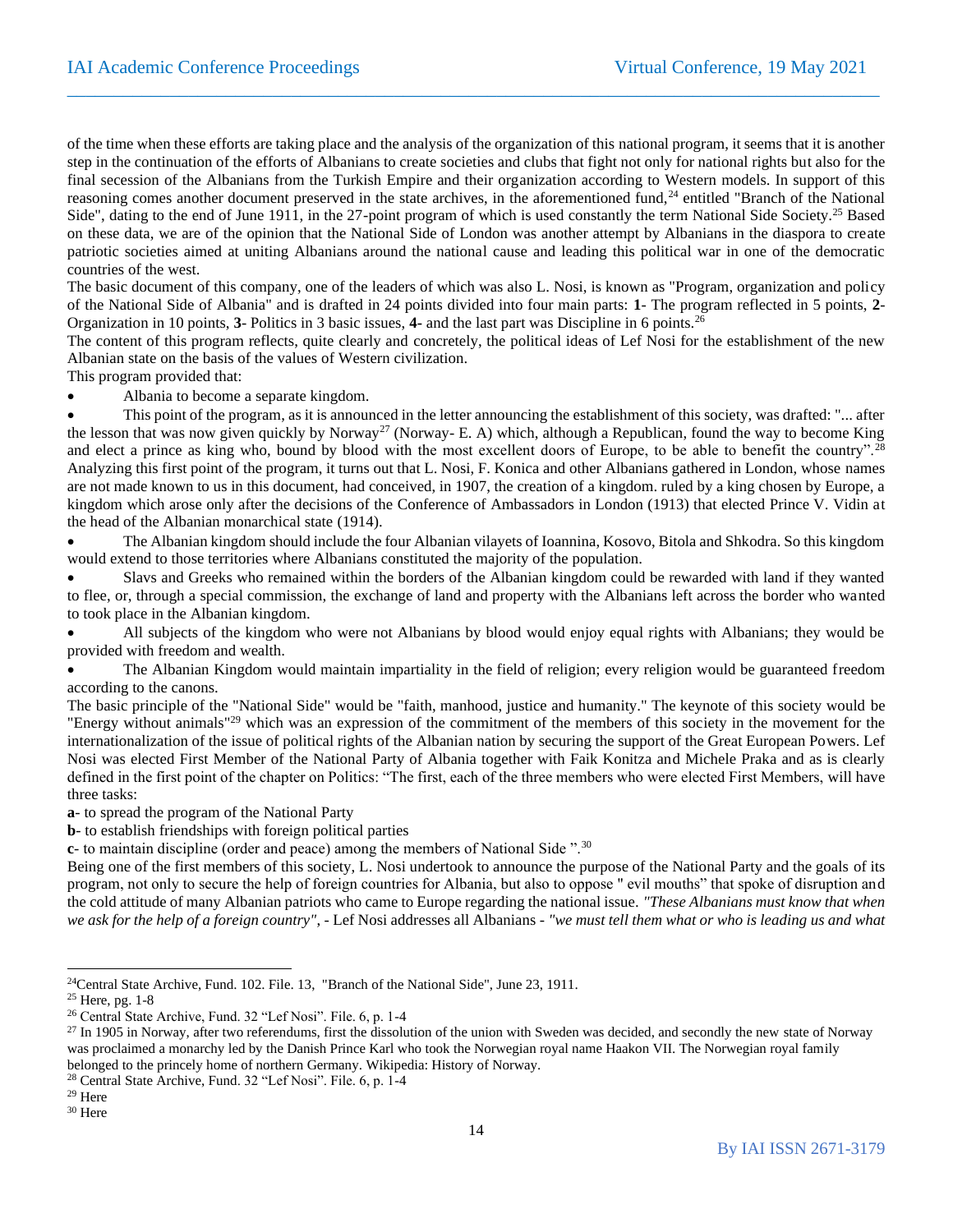is our program. And once they know our program, they will help us not because we are an old, brave and honest nation, but because *we are looking for reasonable and fair things.*

 $\_$  , and the set of the set of the set of the set of the set of the set of the set of the set of the set of the set of the set of the set of the set of the set of the set of the set of the set of the set of the set of th

*The program is not only necessary for foreigners, but especially for Albanians who want to know where we are taking them. If you want to make me work for you, you have to tell me what your purpose is.* 

*You fail to seek my help in the name of union, but you must show me the foundations upon which you call me to address our union. This is what the program does, which is the foundation of any union…* ".<sup>31</sup>

Always looking to the west, Lef Nosi saw the future of the Albanian state in the monarchist form of government: *"It is fortunate to believe that monarchist Europe will allow us, if liberated, to be a kingdom with a prince from the royal gates of Europe for king.* - L. Nosi would write in the above-mentioned call. - *Even if we want to be different and elect a prince outside these doors (there is no Albanian with the mind to ask for Thessaloniki), the Great Powers do not listen to us. Therefore, it is good for all mature men to understand this and not to leave reality with vain dreams "*. <sup>32</sup> For Lef Nosi, a prince chosen by the families of the advanced Western states, he was a key element in the efforts to establish the Albanian state.

But in the meantime Lef Nosi, as well as a part of the Albanian patriotic circles in exile, was not in favor of the efforts undertaken by I. Qemali to gain the support of Greece for the Albanian cause. Although the aim of the agreement made by I. Qemali with the Greek side, in February 1907, was "protection against the future aggression of the Bulgarians and other Slavic races (nations),<sup>33</sup> in the logic of Lef Nosi's political stance, Greece could not was seen as the most favorable ally for Albania in terms of increasing Slavic risk. The centuries-old neighborly relations between the two peoples were not only characterized by showing sympathy for each other.

The attacks of Greek gangs in the southern parts of the country had been as violent as the attacks of the Slavic army on the Albanians of the northern and northeastern provinces. Even in the face of the demands of the Albanian resistance, Slavo-Greek Orthodoxy had found a common language, that of the use of force against the Albanians.

In these circumstances, through the propaganda of the program of the society "National Side", Lef Nosi emphasizes the creation of a united and strong Albania where the national minorities are free and equal with the Albanians. *"Articles 3 and 4* - he wrote - *assure the minds of the minorities of other races that are in Albania and that cry in the civilized world that the Albanian race will torment them, if they are liberated. While Article 5 provides peace and freedom to those who are passionate about religion."<sup>34</sup>*

Although the program of this society had similar requirements to the 5 points of the "Declaration" signed by I. Qemali, which had to do specifically with the creation "of a free and independent Albanian homeland… where religious freedom and cooperation was established coexisting peoples... ",<sup>35</sup> what separated them was the path they intended to follow for the realization of their programs. While I. Oemali hoped for cooperation with Greece to ensure "justice and equality for the peoples of the East",<sup>36</sup> the society "National Side" and L. Nosi sought, with the support of the West, to realize the creation of the Kingdom of Albania with a European monarch. The way of organizing and drafting its policy speaks quite clearly about the western orientation of the activists and leaders of this society "... *which do not need to be protected* - Lef Nosi would write - *because they come from the program and will be understood from all those who know how the political sides are built in civilized areas* ".<sup>37</sup> Standing on the front lines of the national movement activists, L. Nosi had become one of the main protagonists of the political and cultural movement of the early twentieth century, which aimed at liberating the country from foreign rule and developing it according to advanced western models.

Meanwhile, through the analysis of the second part, the model of organization of this society, it is noted that one of its main goals was the creation of branches and its extension wherever there were Albanians. Activists who would like to join its ranks had to swear that they would serve the "National Side" with faith (loyalty-E.A). The first year of membership, as it is known in the chapter on the organization of this society,<sup>38</sup> the members had to pay a sum of 20 francs, while in the following years the amount was reduced to 10 francs per year. The members of each Center had to elect by a majority of votes (half + 1) (50% + 1) a chairman, who can appoint one or more of its secretaries, as needed, and three councilors, for a term of 6 years and right to re-election, who would not only assist the mayor but also control the collection of payments. At the end of the term they could be re-elected but would not be paid, neither they nor the secretaries appointed by them. The heads of each branch would meet and elect by ave vote, for 3 years, one First and three chief councilors as well as determine the best place from a political point of view to establish the capital of the First and chief councilors. Payments of all branches would be sent to the capital and used by the First according to the canons (Regulation-E.A) approved by all members. The first and chief councilors would be paid, but at meetings that would take place every three years

<sup>31</sup> Here

<sup>32</sup> Here

<sup>33</sup> Naska, Kaliopi. *Ismail Qemali…*, Tirana, 1987, p. 51

<sup>34</sup> Central State Archive, Fund. 32 "Lef Nosi". File. 6, p. 3

<sup>35</sup> Naska, Kaliopi. *I. Qemali…*, Tirana, 1987, p. 52

<sup>36</sup> Here

<sup>37</sup> Central State Archive, Fund. 32 "Lef Nosi". File. 6, p. 2

<sup>38</sup> Here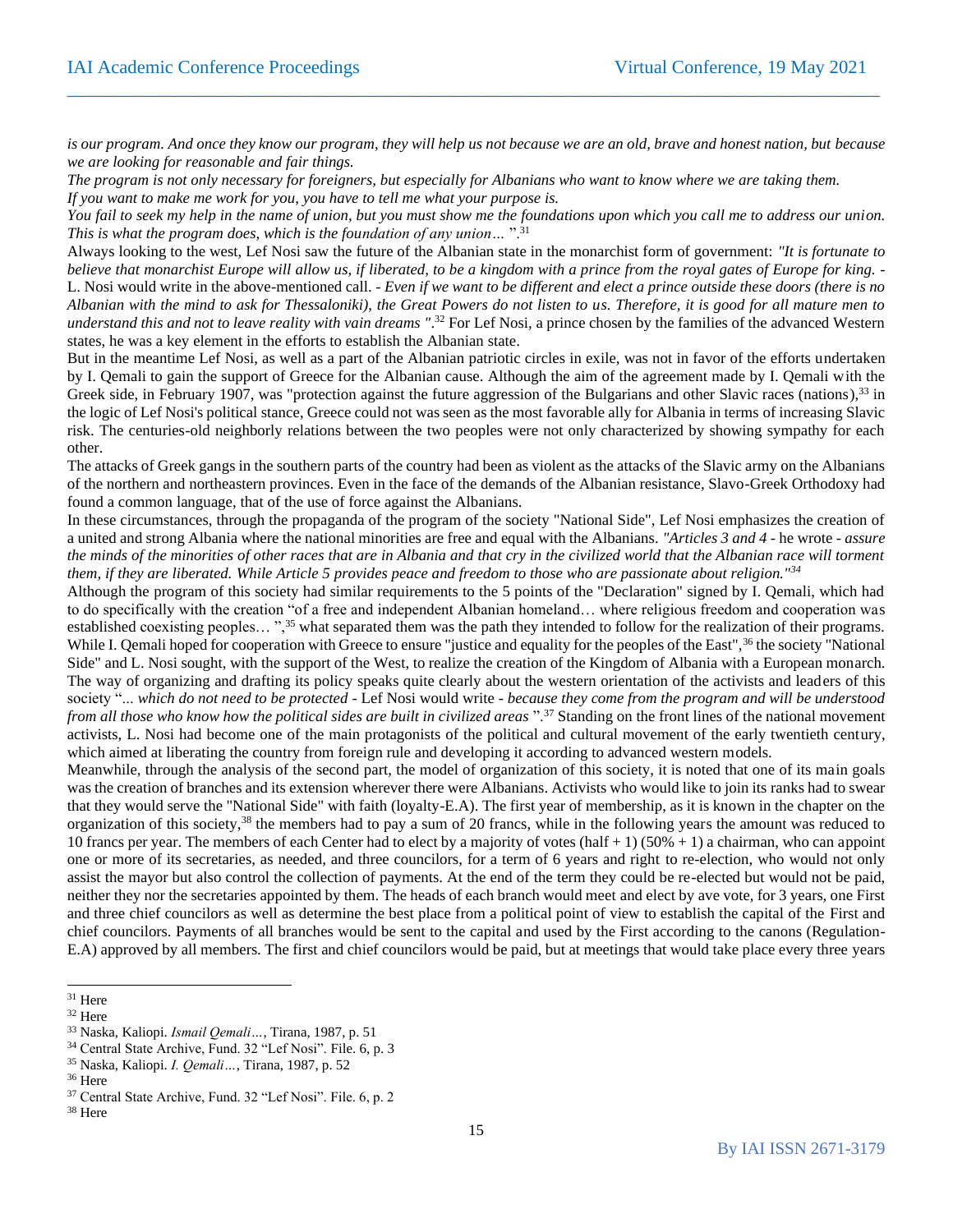they had to present the amount of the payments. The first, with the recognition and acceptance of the three Chief Counselors, would pay the secretaries, duties and bills, distribute aid, give rewards for the work done, but all the documentation, post and bank, would be kept, would to be preserved and to be given to the descendants in the presidency of the society " National Side ". Meanwhile, at the end of each year, a balance of income and expenses would be made, a copy of which would be sent to each branch president. Although it was the duty of the First to propagate the program of society and to forge friendships with other countries, he should, once entering into negotiations and agreements with foreigners, neither play by the words of the program nor by its meaning. At least once every three months he would send a letter to the leaders announcing the "state of affairs".<sup>39</sup> He was also the arbiter who ensured the maintenance of discipline among the members of the "National Side", tasks which he performed through three separate departments.

 $\_$  , and the set of the set of the set of the set of the set of the set of the set of the set of the set of the set of the set of the set of the set of the set of the set of the set of the set of the set of the set of th

In the program, in the chapter on Discipline, the ways of resolving disputes are defined. In the event of a conflict between Parit and the chief councilors, Par P has the duty to convene a commission of 7 people, elected by the leaders, who judge by a majority of 4 votes, a decision which is final and the culprit had to withdraw or leave The "government" (presidency-EA) of this company. In case of conflict between the members of the society of the National Side of Albania, the First elects a Court of Honor of 7 people, which, with the totality of the votes, sentences the guilty. The first may break the first trial, while the second Honorary Court trial is final. The company's regulations stated that it was in the best interest of the affairs, but also for economic reasons, that the leaders should not oppose Parin, "except when there is a really serious need". This could happen in the three-year meetings, where the First to withdraw presented a summary of the work done at the head of this society.<sup>40</sup>

This model of organization, which could be changed only with the consent of all the leaders, was the form of government that L. Nosi and the other founders of the society had undertaken to make known not only to the Albanians, but also to the civilized world in the ranks. of which they sought to secure the friends of the Albanian cause. While this program was liked and approved by some Albanians gathered in London,<sup>41</sup> the founders of "Anës Kombëtare" started working to propagate its goals and content in all Albanian districts. *"Please sing them (program and settings) carefully and if you like, spread them to your friends by sending me the list of members you made ... in the hope that you will give the work all the importance it deserves".<sup>42</sup>* The lack of further resources does not allow us to know further the list of members who accepted this program and the further activity it exercised, but on the other hand this fact does not become an obstacle to define this effort and the people who propagated it as designers first of the final secession from the Ottoman Empire and the establishment of an independent Albanian state, 5 years before these projects became a reality.

Meanwhile, refering to the archival sources, it turns out that this society was not satisfied only with the propaganda of its goals and organization, but also made efforts to create branches of the "National Side", efforts which were also influenced by the political changes that took place in The Ottoman Empire during 1908 and later. Such a fact is proved by the document, without author, issued from the fund of patriotic clubs and societies, with the signature "Branch of the National Side of Albanians"<sup>43</sup> in which the purpose and organization of the "National Side" based in London continues to be preserved. , of 1907, but its program has been adapted to the political changes of the period of promulgation of the constitution of 1908, reflected in the four researches of this branch which, more specifically, are: **1.** Today's four vilayets of Kosovo, Ioannina, Shkodra and Bitola to recognize Albania but with official languages Albanian and Turkish. So Albania should not be separated from the Ottoman Empire and its flag. **2.** The rule of these four vilayets should be done by Albanian officials, which is fair and impartial, and education should be done through the Albanian language. **3.** The payments that will be collected in Albania should be broken for the rule, education, development of its economy and for everything else that is needed for the progress of the country. **4.** The military service of the Albanians should be done in Albania and its borders in times of peace should always be guarded by Albanian soldiers and officers. "Only in times of war with foreign countries should Albanians be forced to serve militarily outside the borders of Albania."<sup>44</sup>

As can be seen from the content of this document, dated June 23, 1911, the program of the branch of society "National Side" has not only adapted to the autonomous requirements of this time, but also the intensity of its activity has been in line with the developments of national movement in Albanian lands. While in 1907 the formation of a center of the national movement, under the conditions of the pressure of the High Gate, proved almost impossible within its borders, after the triumph of the Young Turk revolution (1908) and the freedoms proclaimed by them, the creation of such an organizational center in Bitola whose members became many wellknown and prominent people from both the Muslim and Christian populations.

*"The city of Bitola will be the center of all Albania as well as for Albanians living outside Albania.* - was written in the announcement of the society "Union", with the signature "Society of Albanians" of Bitola, dated 11/24 August 1908. - *Here we will have a large* 

<sup>39</sup> Here, p. 3, Chapter on Politics, point 18.

<sup>40</sup> Central State Archive, Fund. 32 "Lef Nosi". File. 6, p. 3-4

 $41$  Here, p. 4

<sup>42</sup> Here

<sup>43</sup> Central State Archive, Fund. 102. File. 13,

<sup>44</sup> Central State Archive, Fund. 102. File. 13, p. 1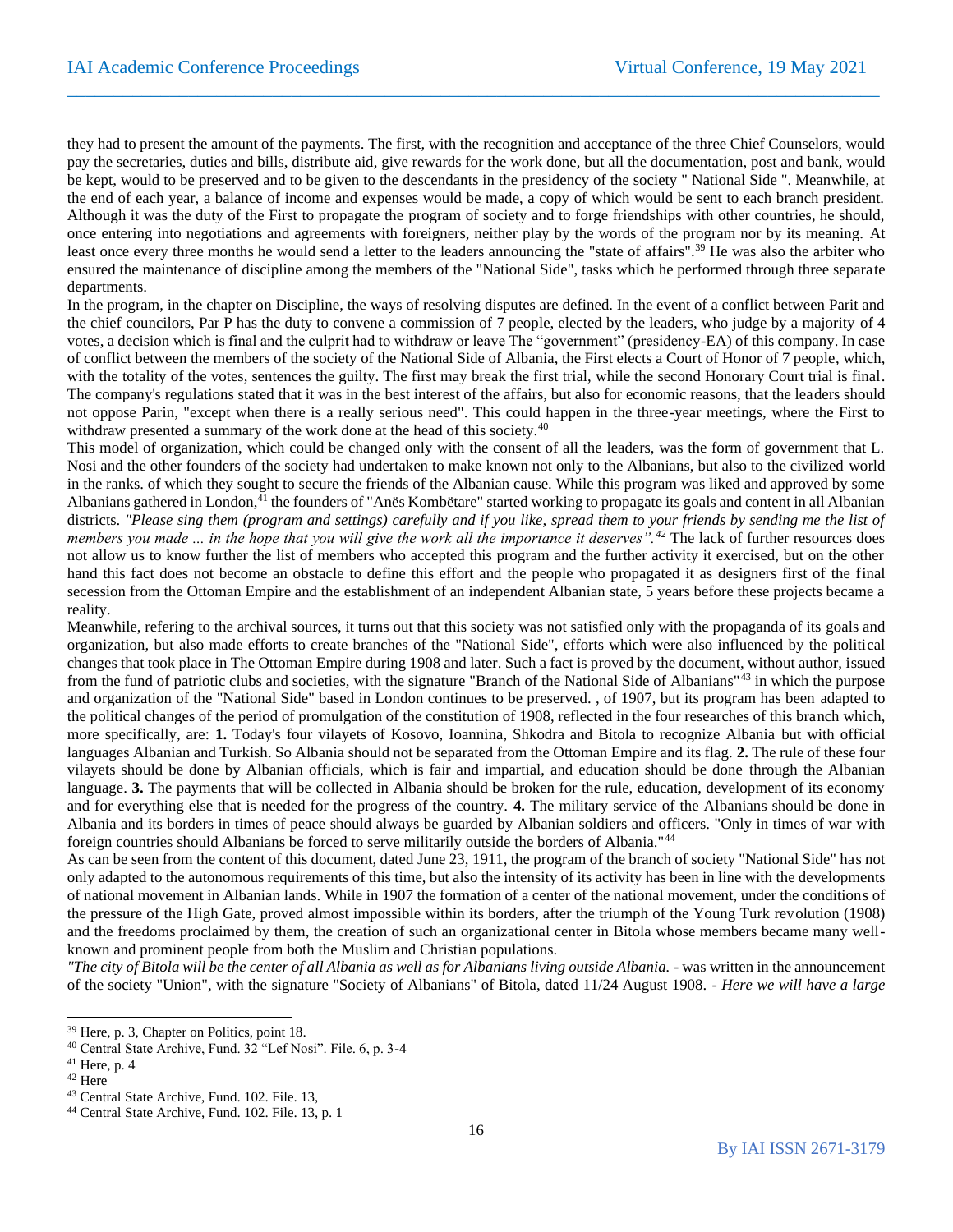*printing house, we will print a notebook called "Union" which will protect our rights against our enemies and will announce all the protections we will have after this in Albania. This society was founded in such a way that every patriot, both those who live outside Albania and those who live inside Albania, can, if they want, give their help ".<sup>45</sup>* This club aimed to "help the Albanian language, the classrooms and the spread of skills in Albania".<sup>46</sup> From this moment the center of the national movement moves to Albanian lands and we do not hear about the society "National Side" of the Albanians of London for some time.

 $\_$  , and the set of the set of the set of the set of the set of the set of the set of the set of the set of the set of the set of the set of the set of the set of the set of the set of the set of the set of the set of th

#### **Reference**

- **1**. Central State Archive, Fund. 32 "Lef Nosi".
- **2**. Funds. 102 "Collection of patriotic clubs and societies"
- **3**. Duka, Valentina. *Issues of contemporary history of Albanians*, Tirana, 2003
- **4**.Jehavich, Charles & Barbara, *The Establishment of the Balkan Nation-States, 1804-1820,* Dituria, 2004
- **5**. Jorgaqi, Nasho. *Faik Konica,* work 4, Tirana, 2001
- **6**. Naska, Kaliopi. *Ismail Qemali in the Albanian national movement,* Tirana, 1987
- **7**. "Albania" newspaper, London, 1907
- **8**. "Freedom" newspaper, Thessaloniki, 1908
- **9**. "National Calendar" newspaper, Sofia, 1908

<sup>45</sup> Here, File 97, p. 2

<sup>46</sup> Newspaper "Freedom", Thessaloniki, no. 9, 8 autumn of I 1908, p. 2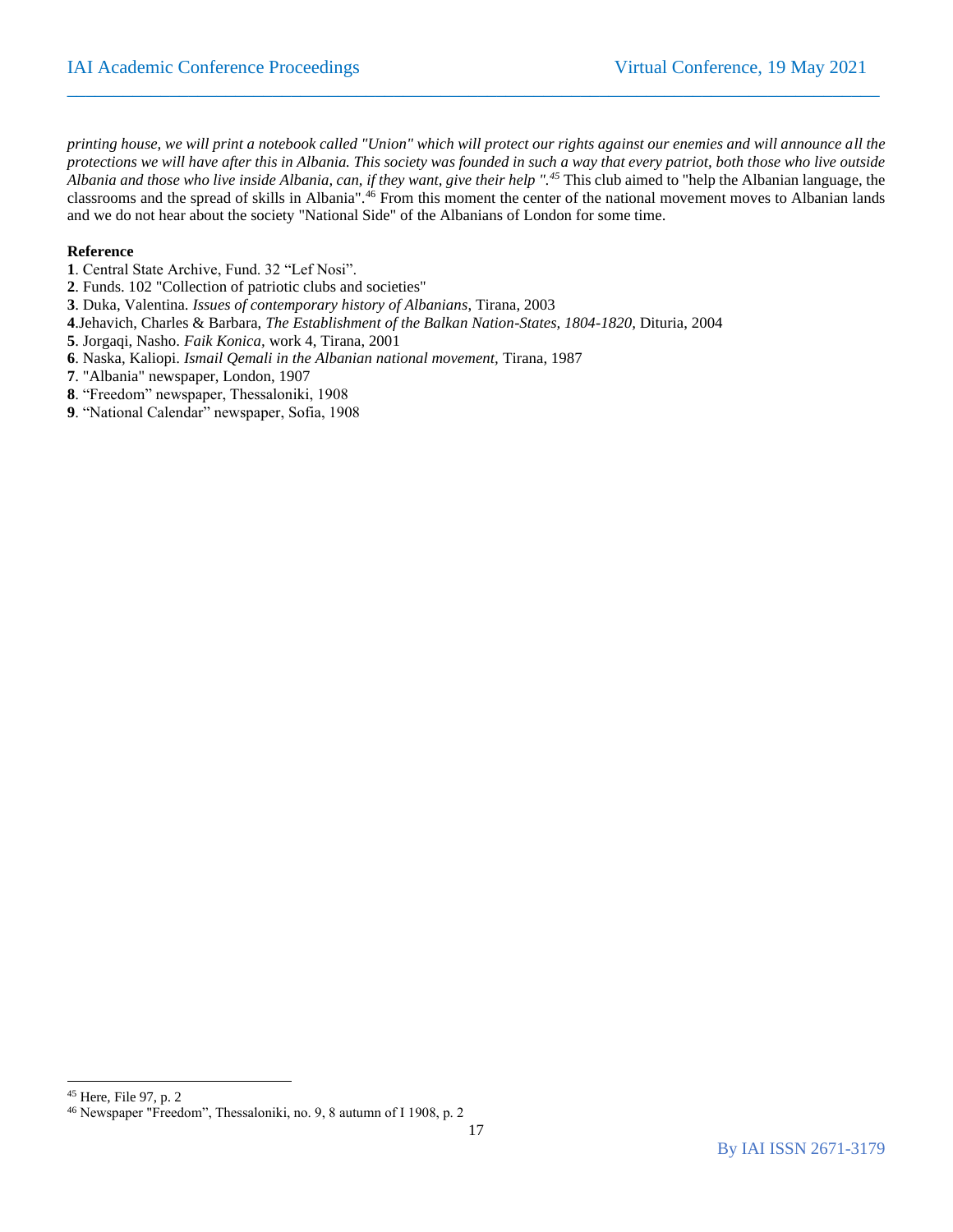## **European Diplomacy and the Albanian Issue at the Congress of Berlin in June 1878**

 $\_$  , and the set of the set of the set of the set of the set of the set of the set of the set of the set of the set of the set of the set of the set of the set of the set of the set of the set of the set of the set of th

## **Juliana Hasekiu <sup>1</sup> , Majlinda Peza-Perriu <sup>2</sup>**

*1\* PhD Candidate, Department of History, Faculty of Human Sciences University: "Aleksandër Xhuvani"Elbasan, Albania <sup>2</sup>Associate Professor, Department of History, Faculty of Human Sciences University: "Aleksandër Xhuvani"Elbasan, Albania \*Corresponding Author: e-mail: [julihasekiu16@gmail.com](mailto:julihasekiu16@gmail.com)*

#### **Abstract**

The Balkan region has been one of those regions that has historically produced rivalries and clashes between the Great Powers throughout the XIX century. A tense situation was present in the Balkans after the Russo-Turkish war of 1877 and the treaty of St. Stephen of 1878. The implementation of the latter's decisions would upset the fragile European balances. For this reason, a few months after St. Stephen's treaty, the Great Powers, on June 13, 1878, would gather in Berlin, to establish the disturbed balances in St. Stephen and curb Russian expansion in the Balkans. There is a view that European balance required the rescue of the weakened Turkey. Meanwhile, in order to mitigate the conflict between Russia and Great Britain and also, the divergences between Russia and Austria, through the decisions taken in this Congress, a large part of the Albanian territories would be sacrificed. New balances would be established in the Balkans, but that would serve as a premise for future conflicts between the Great Powers. Especially the conflict between Russia and Germany in this Congress, would prepare the events of the summer of 1914. Exactly, this event has not been adequately assessed and has not been reflected with full objectivity in the Albanian communist historiography, when the documents and other sources have been censored. These issues, which have a debatable nature, are reflected in this scientific paper, based on the use of domestic and foreign sources.

*Keywords:* Treaty of St. Stephen, Congress of Berlin, Viennese Diplomacy, The Great Powers, Regional geopolitics.

#### **INTRODUCTION**

The history of the Balkans, as well as the history of the Albanians as one of the ancient peoples of this region of South-Eastern Europe, has been and continues to be a history written by the greatest of Europe, through their decision-making in international treaties or congresses. In the second half of the nineteenth century, these decisions in many cases have been decisive in the aggravation of the old conflicts between the European Powers and the great empires of that time, but also between the new states that were created in the Balkans after the Berlin Congress.

Meanwhile, in Balkans, as much as the political revolutions were important, so was the parallel process, through which the nations that would live in these countries were created. This process is called "National Revival" or "National Revival". But the problems lay in the fact that most of the population of the Balkan area were not aware of which nation they belonged to.<sup>1</sup>Thus, the nineteenth century in the Balkans was characterized by several features, where among the most important were: the consolidation of national cultures and movements that will be finalized with the creation of some of the independent nation states in this region. Along with the birth of national ideologies, the Balkan quarrel was born, which even today causes irony in European salons.<sup>2</sup>

#### **1. The Balkans in the context of the Eastern Crisis of the '70s during the nineteenth century.**

In the beginning of the nineteenth century, most of the Balkan area, was under the rule of two powerful empires of that time; The Ottoman Empire which was gripped by a general crisis and was in retreat and the Austro-Hungarian Empire which was under constant attack and continual expansion.<sup>3</sup> What these two empires had in common was their multi-ethnic composition, including people with different political and state statuses, as well as different religious beliefs. Thus, the main striking force

<sup>1</sup> Andrew Baruch Wachte, *Ballkani në Historinë Botërore*, Tiranë: Toena, 2012, f. 94

<sup>2</sup> Liman Varoshi, Ballkanet mes tri perandorive, Tiranë: Naimi, 2010, f. 6

<sup>3</sup> Abaz Mullai, Historia e Ballkanit shek.XIX-1918, Tiranë; Shblu, 2000, f. 147.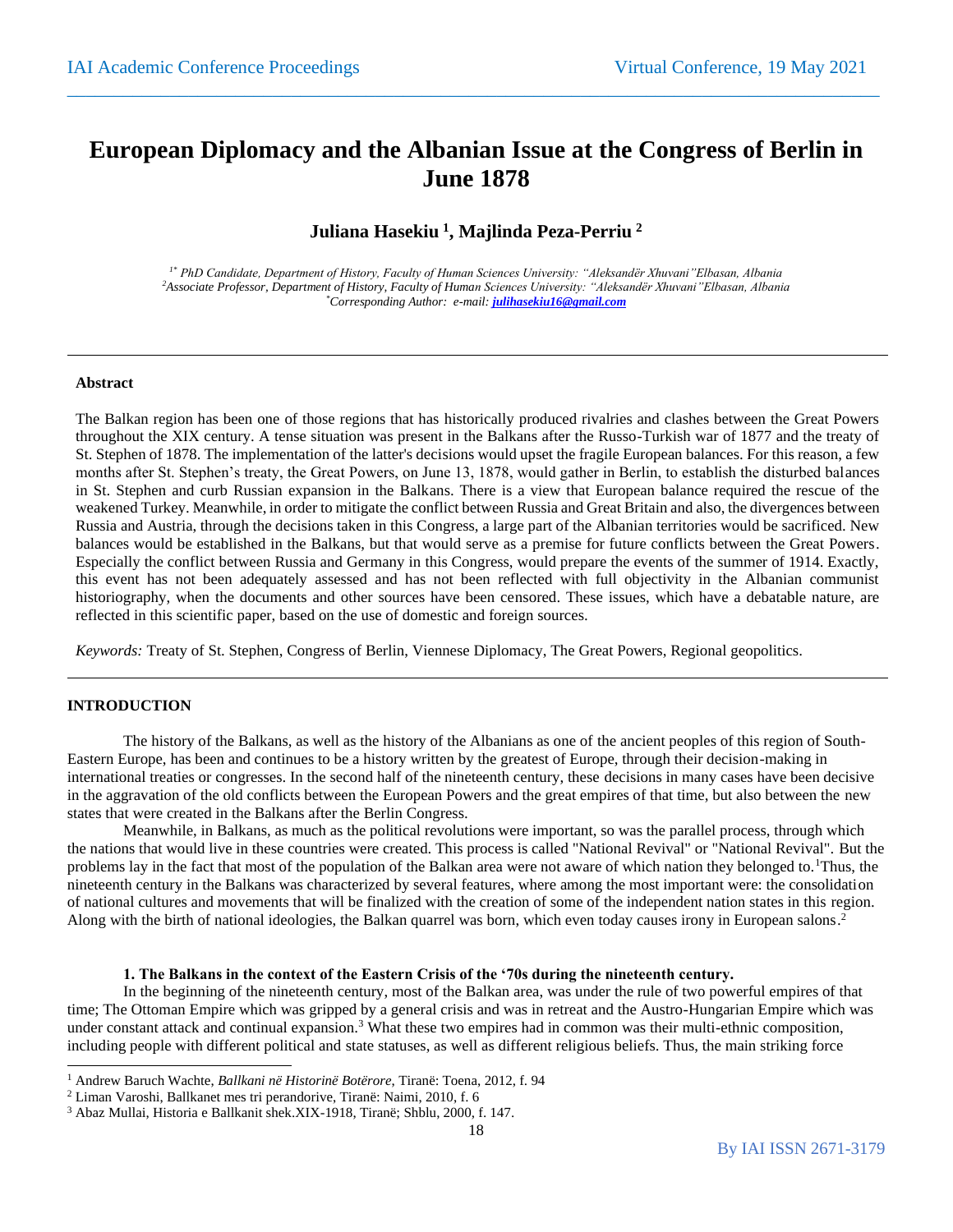against these two empires, had to do with the movements of the subjugated people of this peninsula to form their independent states. In this context, the resolution of the Balkan issue mostly depended on a number of factors and circumstances:

 $\_$  , and the set of the set of the set of the set of the set of the set of the set of the set of the set of the set of the set of the set of the set of the set of the set of the set of the set of the set of the set of th

*Firstly*, from the intensity and size that the national movements of the peoples of the Balkans (of the Albanian, Macedonian and Bulgarian peoples who were under Ottoman rule) and the Slavic peoples of the Balkans, which were always supported by the diplomacy of St. Petersburg, despite the fact that most of them were under Austro-Hungarian rule.

*Secondly*, from the political status and historical perspective of the two empires of that time that continued to have their territories in the Balkans.

*Thirdly*, from the geopolitical conjunctures and European diplomacy, in order to fulfill their pragmatism.

Meanwhile, the Eastern issue continued to revolve around the same argument, which was related to the political perspective of the Balkans, when the Ottoman Empire was no longer a political factor in this region. In this context, the crisis for the Eastern issue, had new developments in the 70s of the nineteenth century, where its essence was mostly related to the national movement of the people of Balkans, to break away from the Ottoman Empire. The biggest problems were related to the overthrow of Ottoman rule in Bosnia and Herzegovina, Bulgaria, the island of Crete and Albania. But even this crisis, which was not the first in a row, naturally could not have developed without the involvement of European and Tsarist diplomacy. There is an opinion that the main protagonists in the developments of the Eastern Crisis of the '70s, have been: Austro-Hungary, Tsarist Russia and England, while other European actors have played a secondary role.<sup>4</sup>

Thus, Tsarist diplomacy, through its involvement in such a crisis, mostly aimed to recover the blow received in the previous crisis of the Crimean War and, without a doubt, to realize the old ambition of the Russian tsars, to take Istanbul and to ensure the expansion of the right of navigation<sup>5</sup> and access to the Mediterranean Sea. In order to achieve these goals, Russian diplomacy followed the tactic of creating large Slavic states in the Balkans, i.e. the creation of a Serbia, Bulgaria or Montenegro with the widest possible borders. For this, he undoubtedly needed another war against the Ottoman Empire, taking advantage of the weakening and crisis where the latter was involved.

Meanwhile, the interests of the British diplomacy, demanded the preservation of the territorial integrity of the Ottoman Empire even in those conditions that it appeared in the nineteenth century. Interested in the Middle East, London, the Dardanelles and the Bosphorus, or the Strait of Istanbul had an important role to control the old Silk Road, just as they provided Russia with access to the Mediterranean. Meanwhile, in the realm of interests of the British diplomacy, Balkans was included as a region for sea routes. Thus, Russia was against any form of Austro-Hungarian rule and British influence in the Balkans, just as they were against any form of Russian rule or influence in this area. In these circumstances, it is understandable that the conflict of interests between them was conditioned by the state of the Ottoman Empire, which was involved in a financial crisis but also in a liberal movement directed against the Sultan absolutism.

#### **2. The historical circumstances of the Treaty of St. Stephen**

The events that preceded the Russo-Turkish War of 1877 are linked to the anti-Ottoman insurgent movements in the Balkans, specifically in Herzegovina and Bosnia in 1875 and a year later in Bulgaria. The impossibility of suppressing the uprising in Bosnia and Herzegovina posed a great danger of turning into a pan-Balkan movement. Russian diplomacy intervened immediately, urging Austria-Hungary to grant Bosnia-Herzegovina autonomy, a request that was not accepted by the Vienna diplomacy.

Exactly, a similar anti-Ottoman uprising as in Bosnia, broke out in Bulgaria in 1876. Efforts were made to coordinate these uprisings, with the support of Serbia. But the circumstances created in Bulgaria and the lack of coordination between the Bulgarian insurgents themselves, made this uprising to be suppressed quickly. The Turkish would not be called such, if they did not brutally oppress it, killing and massacring about twelve thousand men, women and children.<sup>6</sup> A massacre, which could not, but bring about the reaction of Russia to attract the attention of the Great Powers. Meanwhile, after the rejection of the Serbian requests for Bosnia to be annexed to Serbia, and Herzegovina to be annexed to Montenegro, the two Balkan states, urged by Russia, declared war on the Ottoman Empire on July 1, 1876.<sup>7</sup> Russia's goal was fulfilled. Tsar Alexander II, after receiving the guarantee of Austria-Hungary, [through the signing of the Reichstag Treaty and the Budapest Agreement on the division of spheres of influence between them in the Balkans] ensured the neutrality of Austro-Hungary. Meanwhile, if in the "Reichstatt" agreement, Russia did not agree with the request of the Viennese diplomacy for the creation of an autonomous Albania, in the Budapest agreement, Russia, in principle, agreed to the creation of an Albanian state. Under these circumstances, on April 24,

<sup>4</sup> Abaz Mullai, Historia e Ballkanit shek.XIX-1918, Tiranë; Shblu, 2000, f. 147.

<sup>5</sup> Eva Tafili (Hyskaj), Ballkani përgjatë periudhës moderne, Tiranë: Progresi, 2006, f. 127.

 $6$  Karl Grimberg, Historia Botërore dhe Oytetërimi, vëll. 11, Tiranë: UEGEN, 2005, f.162. Në disa burime të tjera jepen 10 mijë të masakruar.

<sup>7</sup> Ferdinand Schevill, Ballkani Historia dhe Qytetërimi, Tiranë: UEGEN, 2002, f. 322.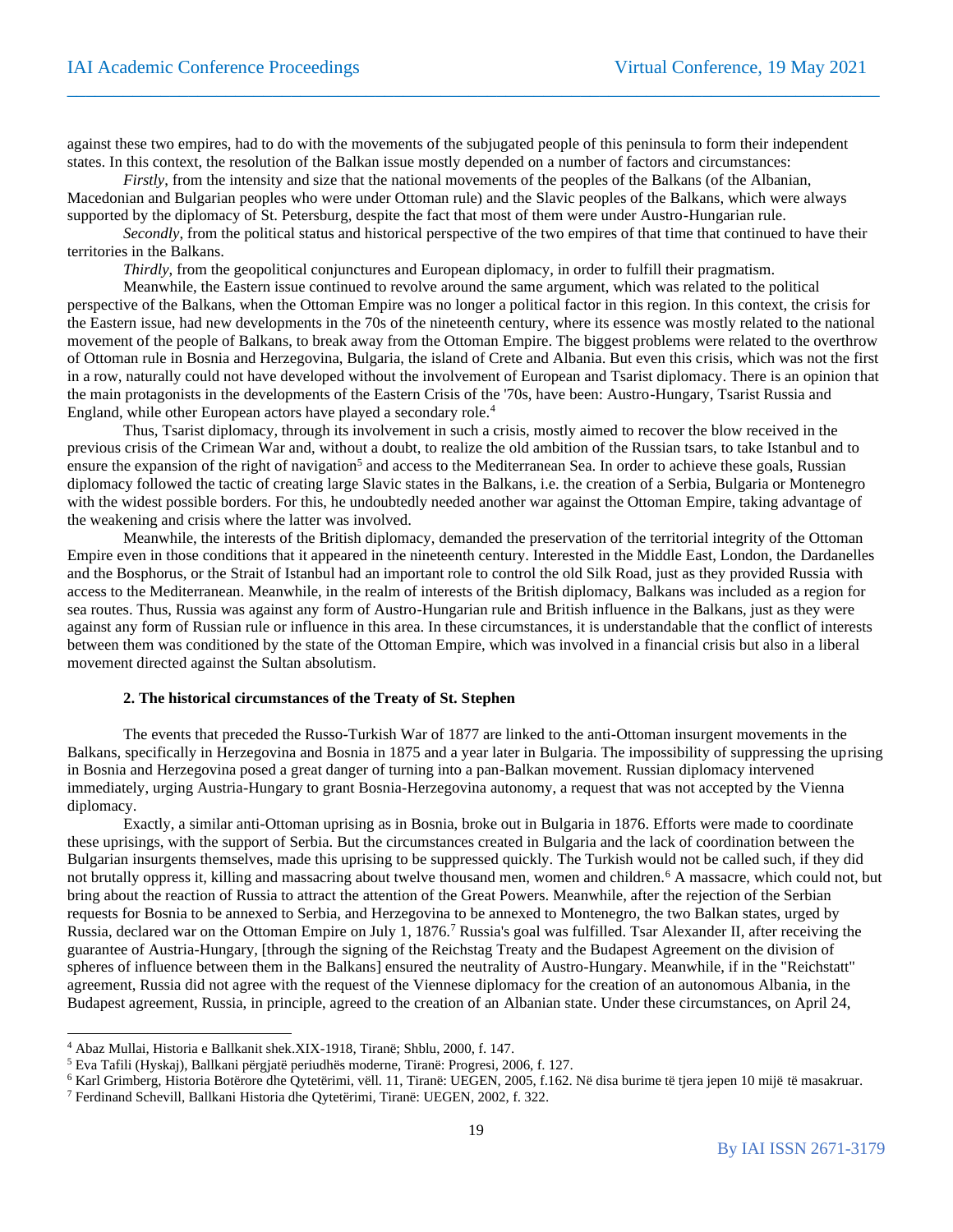1877, Russia declared war on the Ottoman Empire, a war that ended in the defeat of the Turks. Russia's victory in this war was not well received by other powers interested in the Balkan issue. After the Russian advance and the defeat of Osman Pasha's army on December 10, 1877, the Russians headed for Adrianople and in January they were in the Marmara Sea. In these circumstances, the Sultan accepted the terms dictated in Russia and on March 3, 1878, the peace treaty was signed in St. Stephen.

 $\_$  , and the set of the set of the set of the set of the set of the set of the set of the set of the set of the set of the set of the set of the set of the set of the set of the set of the set of the set of the set of th

In terms of European diplomacy, St. Stephen is considered one of the harshest peace treaties ever achieved and at the same time a triumph over Pan-Slavism.<sup>8</sup> In the Treaty of St. Stephen, Russia, through the decision to create a Greater Bulgaria with autonomous status and expanded borders, intended to create a Russian-Bulgarian satellite state, which could provide it with access in the Aegean Sea and at the same time bring it geographically closer. with Istanbul. Although Bulgaria did not lie within the borders of the medieval state of Simeon, Bulgaria would extend from the Black Sea to the Aegean. Also, the two Slavic states of Montenegro and Serbia, as well as Romania were declared independent. In addition to the new status, the main problem remained the demarcation of these states defined in St. Stephen. One of the issues that arose from these changes directly affected, was directly related to the Albanian issue, because the territorial expansion of the Slavic states would be realized at the expense of the Albanian territories. Meanwhile, in St. Stefan the Albanian issue was not only unaddressed but also not discussed, while the Albanian lands were turned into spoils of war. The Albanian provinces that were separated from the Albanian territories in favor of Montenegro were numerous: Ulcinj, Kraja, Anamali, Hoti, Gruda, Tuzi, Kelmendi, Plava, Gucia and Rugova. While Serbia was recognized the right to expand at the expense of some Albanian provinces such as: the northern and north-eastern territories of Kosovo up to Mitrovica.

The resolution of the Eastern crisis through the treaty of St. Stephen could not be accepted by the European Powers, who regarded St. Stephen as an attempt to review the decisions of the Paris Conference of 1856, decisions which were international and could not were reviewed without the consensus of all European actors. The request of England and Austro-Hungary to reconsider the decisions of St. Stephen in another congress was not accepted by the Tsar, who hoped for the support of the German Kaiser Wilhelm I.<sup>9</sup> Not finding the support he expected from Germany, the Tsar could not risk getting involved in the conflict and would surrender to pressure from the European Powers. Unable to cope with them alone, he accepted the call of another convention. There is an opinion that the idea of convening the congress in Berlin did not please the German Chancellor Bismarck, but he nevertheless agreed to play the role of the referee in this congress.<sup>10</sup>

#### **3. From St. Stephen to the Congress of Berlin**

On June 13, 1878, the "Grand Assembly of Diplomats" was opened by the 1915 Congress of Vienna. It is thought that the European balance required the salvation of the Ottoman Empire, just as the conflict between Russia and Britain was to be resolved, and on the other hand interests between Russia and Austria as well.<sup>11</sup>

Thus, the Great Powers through the decisions taken at the Congress of Berlin, not only left a part of the Balkan peoples under Ottoman rule, but as they passed Bosnia and Herzegovina to Austro-Hungary, they made the Habsburg Monarchy a weighty factor on the Peninsula of the Balkans.<sup>12</sup>

Regarding the Balkans, as in St. Stephen, the three states, Serbia, Montenegro and Romania declared independence, while Albania and Macedonia remained under the Ottoman rule. To Austria, it was recognized the right to occupy or administer Bosnia and Herzegovina, a decision that would further deepen its conflict with Russia. The Tsar of Russia Alexander II called the German chancellor a traitor and the decisions of Berlin as a severe blow to Russia. <sup>13</sup> It is thought that the fallout of Russia and Germany was the first spark of the 1914 world conflict.<sup>14</sup> Meanwhile, England took the island of Cyprus from the Sultan.

Three days before the opening of the Berlin Congress, the League of Prizren was established in Albania. The Albanians in Prizren were united by the great danger that threatened them from the gradual collapse of the Ottoman Empire<sup>15</sup>. A delegation from the League went to Berlin to defend the Albanian cause. But, in the Congress, the Albanian issue was not mentioned. Moreover, the German Chancellor, as President of the Berlin Congress, would declare to Abdyl Frasheri that: *"there is no* 

<sup>&</sup>lt;sup>8</sup> Karl Grimberg, Historia Botërore dhe Qytetërimi, vëll. 11, Tiranë: UEGEN, 2005, f. 99. Ferdinand Schevill, Ballkani Historia dhe Qytetërimi, Tiranë: UEGEN, 2002, f.327.

<sup>9</sup> Ferdinand Schevill, Ballkani Historia dhe Qytetërimi, Tiranë: UEGEN, 2002, f.327. Cari i Rusise Aleksandri i dytw ishte nipi i Kajzerit Gjerman Vilhelmi i pare

<sup>10</sup> Karl Grimberg, Historia Botërore dhe Qytetërimi, vëll. 11, Tiranë: UEGEN, 2005, f. 100.

<sup>11</sup> Karl Grimberg, Historia Botërore dhe Qytetërimi, vëll. 11, Tiranë: UEGEN, 2005, f. 100.

<sup>12</sup> Georges Castellan, Histoire des Balkans, Histori e Ballkanit shek. XIV-XX,Tiranë: 1991, f. 367.

<sup>13</sup> Karl Grimberg, Historia Botërore dhe Qytetërimi, vëll. 11, Tiranë: UEGEN, 2005, f. 101.

<sup>14</sup> Karl Grimberg, Historia Botërore dhe Qytetërimi, vëll. 11, Tiranë: UEGEN, 2005, f. 101.

<sup>&</sup>lt;sup>15</sup> Misha Glenny, The Balkans, 1804-1999, Nationalism, war and the great powers, Granta books, Londwr 2000, f. 151.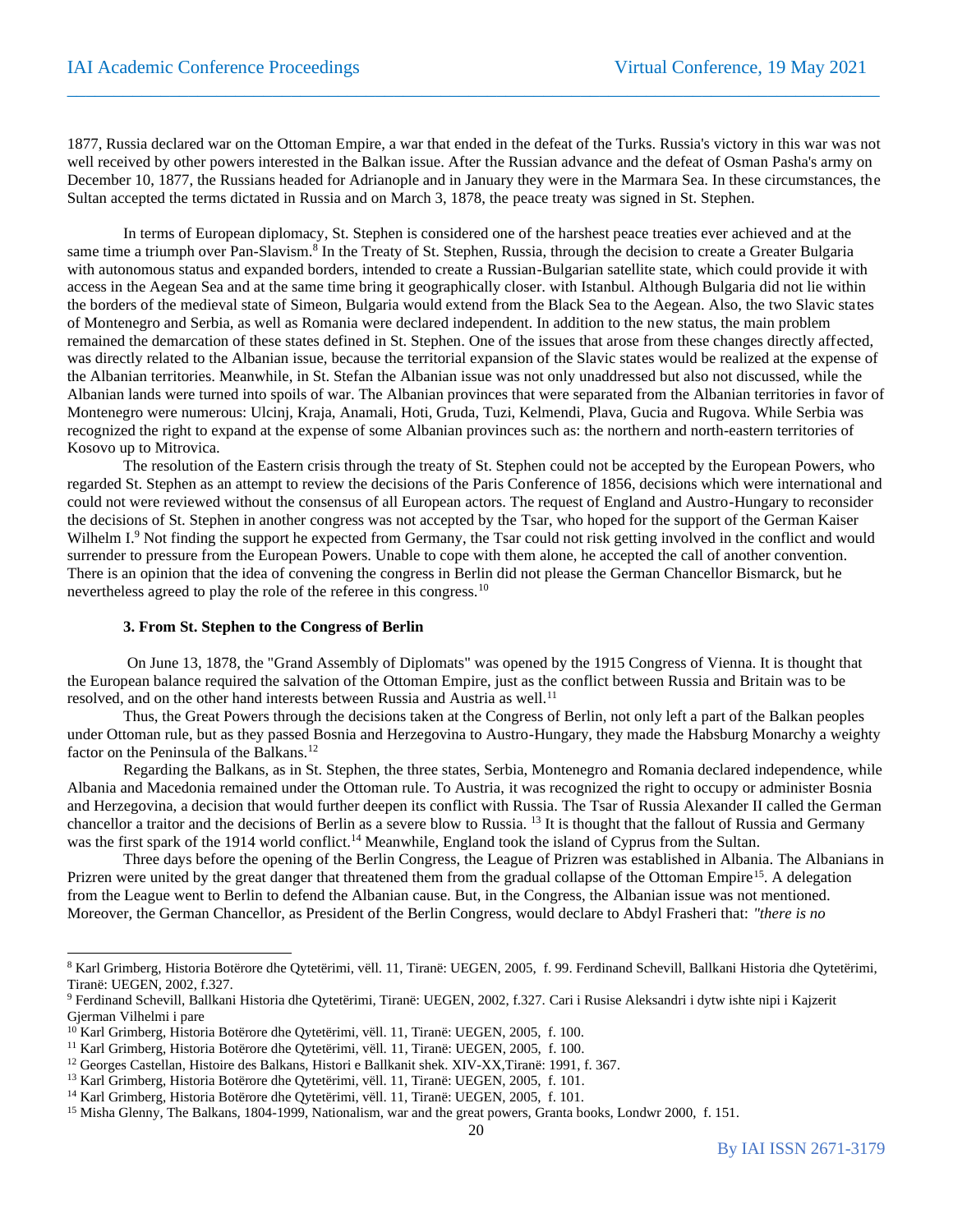*Albanian nation"<sup>16</sup> .* Thus, the territorial expansion of Serbia and Montenegro in the Balkans would be offset by Albanian territories, and therefore the decisions of the Berlin Congress irritated the Albanians towards both the Great Powers and the Sublime Porte or the High Gate. To oppose the implementation of the decisions of the Berlin Congress by using arms, the League of Prizren began to organize and mobilize the Albanian people, in support of the establishment of the Albanian armed units. The main goal was the armed opposition to the implementation of the Berlin decisions, initially, for the granting of the Albanian territories of Plav and Guca, Montenegro, a decision that was finalized by the international community. Under pressure and fear of organizing an Albanian uprising, the Sublime Porte refused to surrender of Plav and Guca to Montenegro. The bloody battle between the Montenegrin forces and the Albanian volunteer units took place on December 4, 1879 and in the following months, these two provinces did not become part of Montenegro. In these circumstances, and because of the struggle of the Albanians not to leave these two provinces, the Great Powers agreed to the proposal of the Italian ambassador, that Montenegro would be given the Albanian provinces of Hoti, Grudva and Kelmendi. The surrender of these provinces was decided to take place on April 22, 1880. But with the intervention of the League of Prizren, these plans were not fulfilled.<sup>17</sup> The echo that the protection of the Albanian territories got, was very big in the European press. Britain and Russia proposed an armed intervention on the Albanian border, which was not accepted by Austro-Hungary and Germany. In these circumstances, in June 1880, with the proposal of Austro-Hungary, it was decided that Montenegro should be given the coastal city of Ulcinj. Thus, despite the resistance of the Albanian volunteer units in defense of the city, only with the support of the British fleet that settled in the Adriatic, Ulcinj finally passed to Montenegro.

 $\_$  , and the set of the set of the set of the set of the set of the set of the set of the set of the set of the set of the set of the set of the set of the set of the set of the set of the set of the set of the set of th

#### **CONCLUSIONS**

The Eastern Crisis of the 1970s was finally resolved at the Berlin Congress, which, similarly to St. Stephen, did not recognize the Albanian issues. Territories of the Balkan peoples were sacrificed in favor of preserving the fragile European balance. The decisions of the Berlin Congress were unfair not only to Albanians but also to Bulgarians, Macedonians and Bosniaks. The goal of preserving the "Bosphorus River" was fulfilled, but unlike the Paris conference 22 years ago, the sultan was now under the supervision of European powers.

According to Bismarck, the participants in the congress had managed to save the peace. In fact, some of the clauses set up in Berlin would be a blessing for the future peace of Europe, a fragile peace that ended on 28 June 1914, with the assassination of the Austro-Hungarian Emperor, in Sarajevo of Bosnia.

#### **BIBLIOGRAPHY**

- Histori e Popullit Shqiptar, vëllimi II, Tiranë: Toena, 2002.
- Baruch Wachte, A. *Ballkani në Historinë Botërore*, Tiranë: Toena, 2012.
- Varoshi, L. *Ballkanet mes tri perandorive*, Tiranë: Naimi, 2010.
- Mullai, A. *Historia e Ballkanit shek.XIX-1918*, Tiranë; Shblu, 2000.
- Tafili (Hyskaj), E. *Ballkani përgjatë periudhës moderne*, Tiranë: Progresi, 2006.
- Schevill, F. *Ballkani Historia dhe Qytetërimi*, Tiranë: UEGEN, 2002.
- Castellan, G. Histoire *des Balkans, Histori e Ballkanit shek. XIV-XX*, Tiranë: 1991
- Grimberg, K. *Historia Botërore dhe Qytetërimi*, vëll. 11, Tiranë: UEGEN, 2005.
- Glenny, M. *The Balkans, 1804-1999, Nationalism, war and the great powers*, Granta books, Londer 2000

<sup>16</sup> Histori e Popullit Shqiptar, vëllimi II, Tiranë: Toena, 2002, f. 162

<sup>&</sup>lt;sup>17</sup> Histori e Popullit Shqiptar, vëllimi II, Tiranë: Toena, 2002, f.162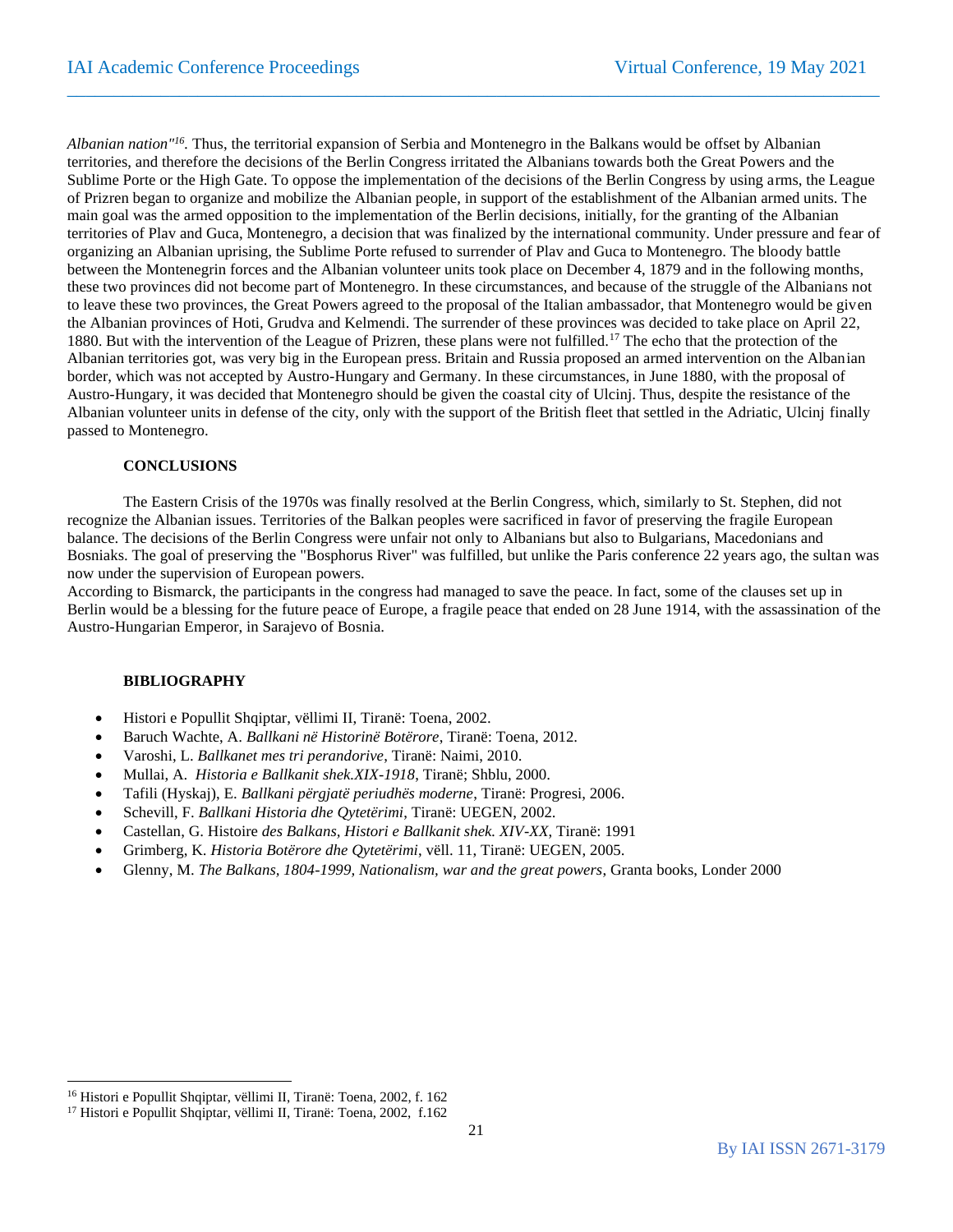## **The Trend of Involvement in Physical Activities and Sports Among Children Aged 8-14 in the City of Tirana**

 $\_$  , and the set of the set of the set of the set of the set of the set of the set of the set of the set of the set of the set of the set of the set of the set of the set of the set of the set of the set of the set of th

### **Enkeleda Muka, MSc.**

*Sports University of Tirana \*Corresponding Author: e-mail:emuka@ust.edu.al*

#### **Abstract**

According to Professor Mark Tremblay, President of the AHKGA, Senior Scientist at the CHEO Research Institute,(2010) "Global trends, including excessive screen time, are contributing to a generation of inactive children and putting them on a dangerous path".

"Time spent outdoors in the early years is correlated with physical activity levels among children" (Sallis et.al., 1993).This research aims to demonstrate the prevalence of everyday physical activities among children in Tirana.A total of 182 children (84 boys,98 girls) are surveyed by the self- administered questionnaire PAQ-C (Kowalski et al.,2004) for assessing the prevalence of physical activity (during the last week). The pupils who completed the self-report questionnaire range in age from 8 to 14. The data show that children are engaged in walking at 47% while 45% of them do jumping, 42% do bicycling and 41% running.65% of children do regularly always P.E classes while 1% of them never do P.E classes.40 % of children run and play hard most of their recess time while 13 % of them sit down (talking, reading, doing schoolwork).41% of children stay sit down (talking, reading, doing schoolwork) at lunch time. 34 % of children never do physical activity right after school while 25% of them do it 2-3 times a week. 31% of children never do physical activity at the evening while 34% of them do it 2-3 times a week. 46 % of children do physical activity 2-3 times a week while 9 % of them never do it and 13% of them do physical activity every day.Children at age group 11- 14 years old have higher participation in all daily activities compare to them of 8-10 years old. Boys and girls are almost equally active during the weekactivity.

*Keywords:* children, physical activities, active lifestyle, physical education classes.

#### **Introduction**

According to Prof Russell Viner(2010), the President of the Royal College of Pediatrics and Child Health the findings are "concerning", "Children who are more active have better health and wellbeing and generally do better in school."

"If a kid gets physical activity on most or all day they are going to learn better in classes" (Thomas Frieden, Md. Mph. Director Center for Disease Control,2010).

Word Health Organization (WHO, 2010) recommended that children should accumulate 60 min of moderate to vigorous (MVAP) every day. For at least three times a week child should engage at activities that strengthen muscles and bones. Many of the health effects of daily physical exercise can be linked to immune system stimulation. Physical exercise, according to the handout, will have instant benefits such as stress relief, behavioral issues reduction, improved attention, and immune system enhancement.

Physical exercise will help you feel better right away. Physical exercise can enhance your mood, relieve stress, improve sleep, and sharpen your concentration, all of which are beneficial in challenging situations. Physical exercise can also help you live a fuller, healthy life by lowering the chances of developing a variety of chronic illnesses.

Both of distinct behaviors like physical activity (PA) or sedentary behavior (SB) affected the health of children therefor, these behaviors represent major challenges for public health. Immune cells are often linked to obesity and other health problems. According to studies, inflammatory mediator levels are higher in sedentary, than in those who participate in organized sports on a daily basis.

Children and moreover parents should be responsive of the lifestyle that will induce their children in function of a healthy life. Not infrequently the school environment and more precisely the PE classes are the only moments in which children can use to have an active life and therefore they are of special importance. Children who are physical active show more attention, concentration and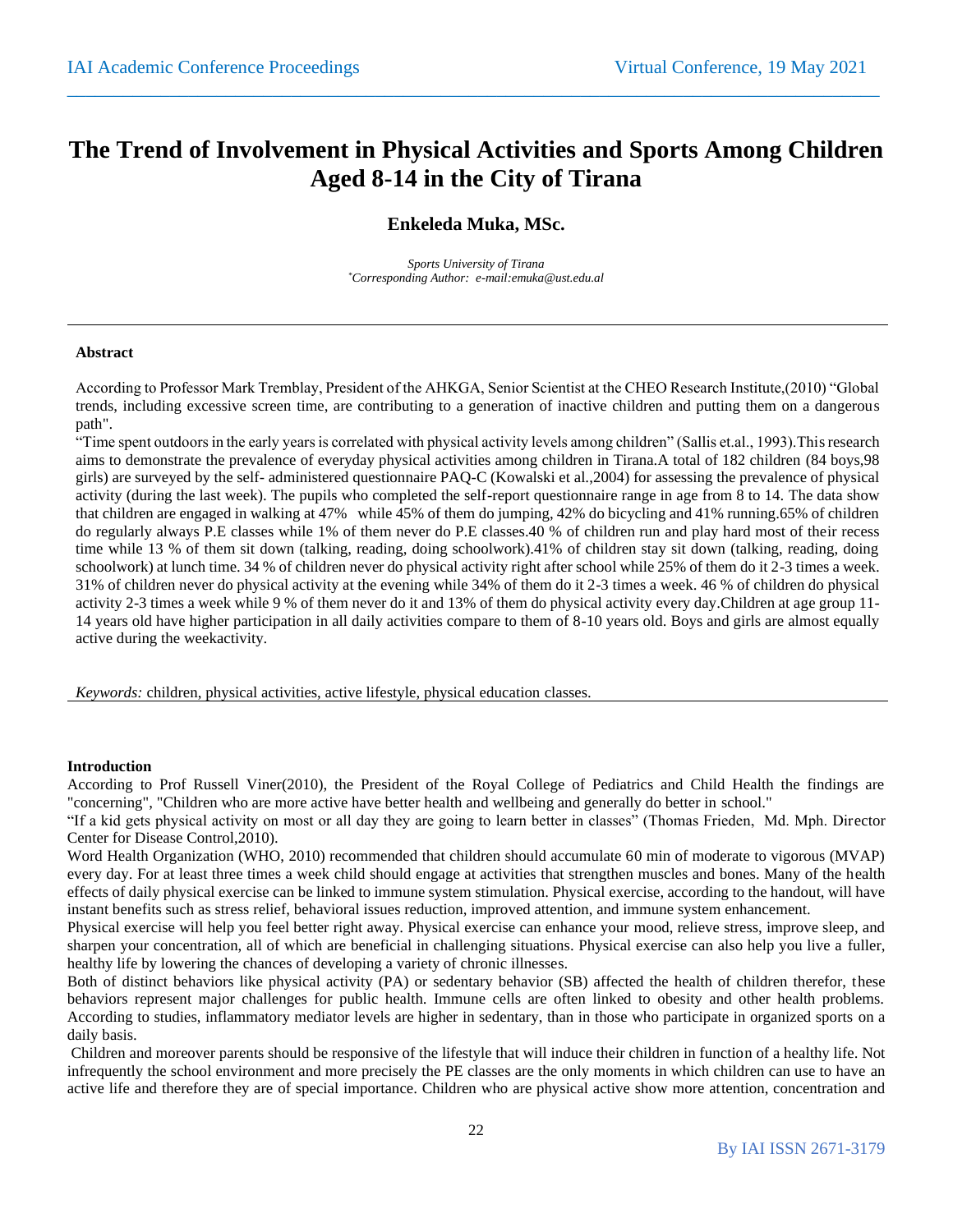they are also more social, generous and cooperative with their friends. This paper presents the prevalence of daily physical activities of children in the city of Tirana for the physical activities carried out

 $\_$  , and the set of the set of the set of the set of the set of the set of the set of the set of the set of the set of the set of the set of the set of the set of the set of the set of the set of the set of the set of th

#### **Methods**

A total of 182 children (84 boys, 98 girls) were surveyed by the questionnaire for assessing the prevalence of physical activities in Tirana. Children who have completed the questionnaire were of the age 8-14 years old. There were participated three schools randomly selected in this study (elementary and secondary schools).

PAQ-C (Kowalski et al., 2004) were used to assess physical activities during the last week (within 7 days recall) to the children. The questionnaire was validated in Albania language.

#### **Statistical Analysis**

The questionnaires were put in an excel database then converted to SPSS software. Descriptive statistics were evaluated to calculate the percentage of children that participated in PE classes, sports, and physical activities at recess time.

#### **Results**

Results from table 1 show the prevalence of daily physical activities. Children are engaged in daily walking at 47 %, while 42% of them do bicycling, 41% running, and some of them do daily games during their free time on the last week of activities.

## Table 1 **Prevalence of daily physical activities in children living in Tirana.**

| Daily <i>physical activities</i> (percentage)  |     |     |          |            |            |  |  |  |  |  |
|------------------------------------------------|-----|-----|----------|------------|------------|--|--|--|--|--|
| Dailv walking<br>bicycling<br>running<br>games |     |     |          |            |            |  |  |  |  |  |
| 47%                                            | 42% | 41% | football | volleyball | basketball |  |  |  |  |  |
|                                                |     |     | 38%      | 41%        | 38%        |  |  |  |  |  |

#### Table 2 **Prevalence of children's engagement in PE classes**.

|             | [ don't do PE- |             | $\cdots$<br><b>Hardly ever</b> |             | <b>Sometimes</b> | <b>Ouite often</b> |       |             | <b>Always</b> |
|-------------|----------------|-------------|--------------------------------|-------------|------------------|--------------------|-------|-------------|---------------|
|             | $1\%$          |             | 8%                             | 0%          |                  |                    | 16%   | 65%         |               |
| <b>Boys</b> | <b>Girls</b>   | <b>Boys</b> | Girls                          | <b>Boys</b> | Girls            | <b>Boys</b>        | Girls | <b>Boys</b> | Girls         |
| 50%         | 50%            | 54%         | 45%                            |             |                  | 65%                | 35%   | 51%         | 49%           |

Data from table 2 show the prevalence of children's engagement in physical education classes. Data show that 65% of children are "always" engaged in PE classes while only 1% of them never do it. According to the data, boys are more engaged in PE classes than girls even with a little difference except in the case of "quite often" answer where the difference is significant. Table 3. **Prevalence of children's activity during their recess time.**

| Sat down |       | Run or played a   Ran around or   Ran and played hard<br><b>Stood around</b> |       |      |                                  |      |       |                  |       |  |
|----------|-------|------------------------------------------------------------------------------|-------|------|----------------------------------|------|-------|------------------|-------|--|
|          |       |                                                                              |       |      | little bit<br>played quite a bit |      |       | most of the time |       |  |
|          | 13 %  |                                                                              | 13%   |      | 21%                              |      | 13%   |                  | 40%   |  |
| boys     | girls | boys                                                                         | girls | boys | girls                            | boys | girls | boys             | girls |  |
| 50%      | 50%   | 46%                                                                          | 54%   | 47%  | 53%                              | 52%  | 48%   | 37%              | 63%   |  |

Data from table 3 show the prevalence of children's activity during their recess time.40 % of them are active during their recess time when between them girls are significantly more active than boys. Equal data of 13% we get from three other answers while 21% of them report that they run or played a little bit during their recess time.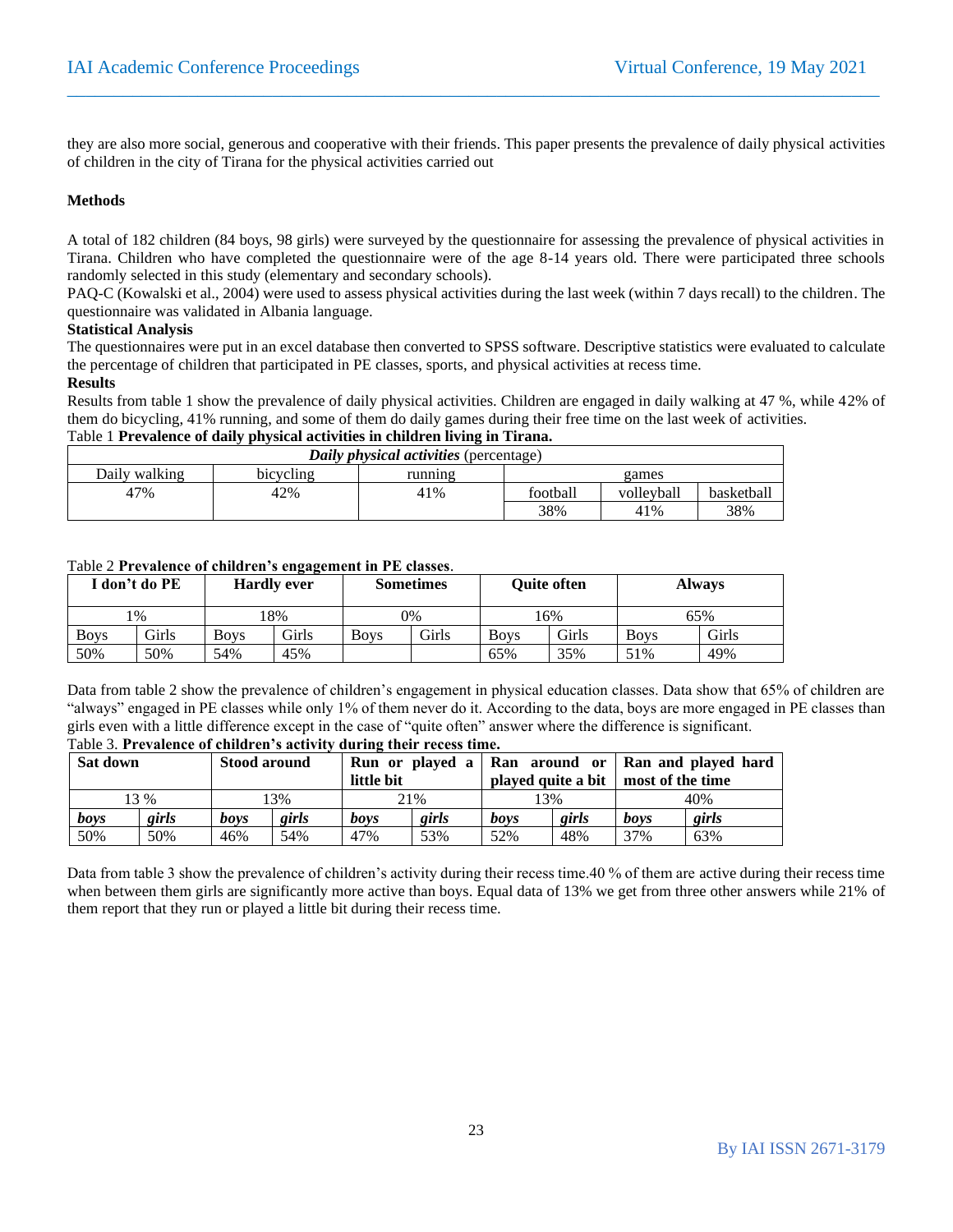

 $\_$  , and the set of the set of the set of the set of the set of the set of the set of the set of the set of the set of the set of the set of the set of the set of the set of the set of the set of the set of the set of th

**Figure 1. Publication of Enkeleda Muka**

Data show that 34% of children don't do physical activity right after school while 25% of them do it 2 or 3 times a week**.**



**Figure 2. Publication of Enkeleda Muka**

34% of children do physical activity at the evenings 2 or 3 times a week while 31% of them don't do physical activity at the evenings.

#### **Conclusions**

The results show that children in Tirana are more focused on daily walking (47%) compared with bicycling, running or games. Among games, volleyball is more favorite (41%) than others. The data show a high level of participation (65%) in PE classes while only 1% do not do PE classes. They also show that boys are more active than girls during PE classes. Physical inactivity is linked to a variety of health issues. There's also evidence that girls are less interested in physical activity than boys (USDHHS, 2000).Children are more engaged in physical activity 2 or 3 times a week at the evenings (34%), while 25% of them are engaged 2 or 3 times a week, right after school**.** According to Professor Mark Tremblay, President of the AHKGA Senior Scientist at the CHEO Research Institute,(2010) "Global trends, including excessive screen time, are contributing to a generation of inactive children and putting them on a dangerous path.**''** In addition to the way of eating the way children spend the day is more and more a problem that worries not only parents but is now becoming a global problem in the fight against obesity and unfortunately is also reflected in terms of mental health. The need to develop policies to raise children and parental awareness of the importance of physical activity remains an important task that requires constant attention.